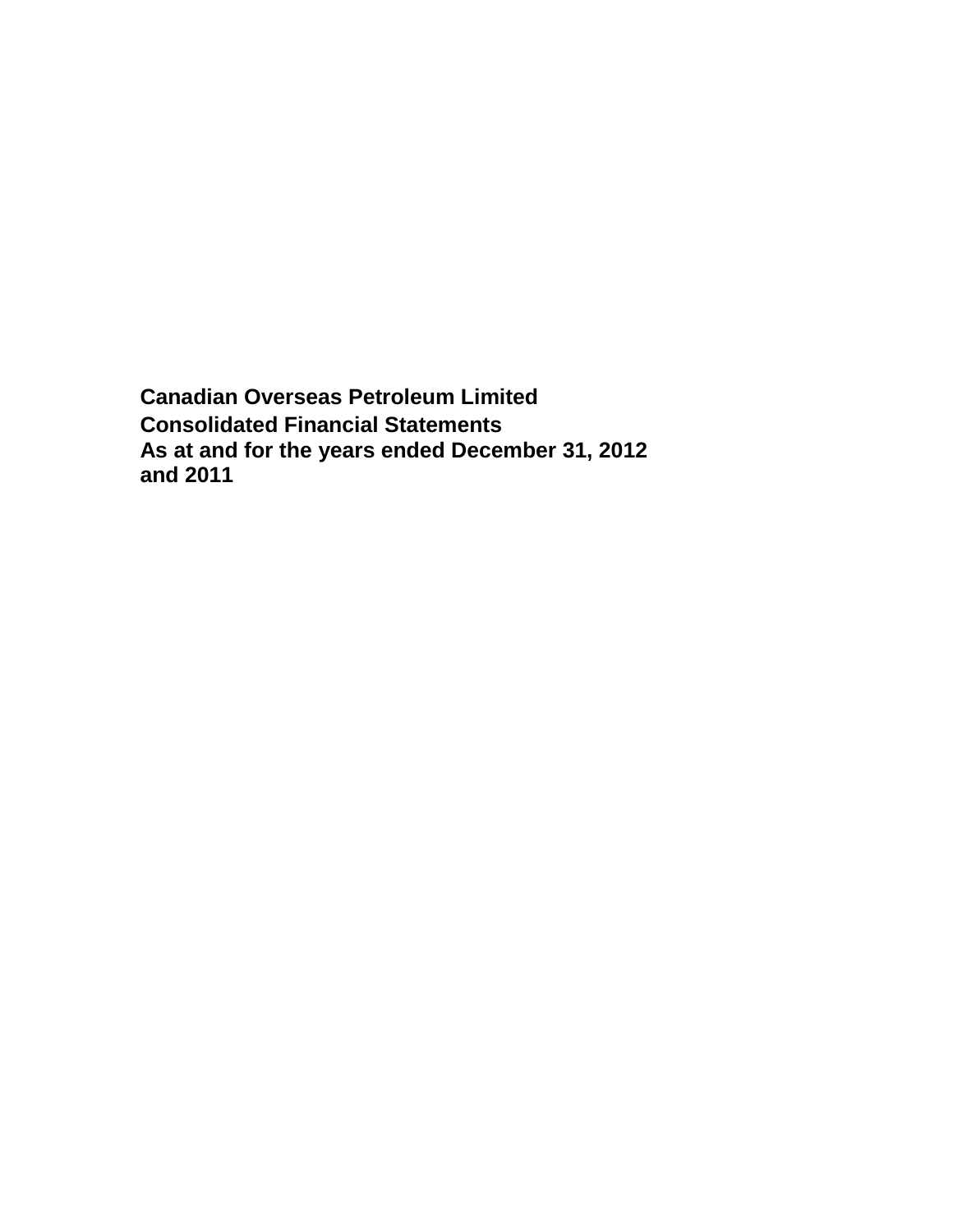### **Management's Responsibility for Consolidated Financial Statements**

The information provided in these consolidated financial statements is the responsibility of management. In the preparation of the statements, estimates are sometimes necessary to make a determination of future values for certain assets or liabilities. Management believes such estimates have been based on careful judgments and have been properly reflected in the accompanying consolidated financial statements.

Management maintains a system of internal controls to provide reasonable assurance that the Company's assets are safeguarded and to facilitate the preparation of relevant and timely information.

Deloitte LLP was appointed by the shareholders to serve as the Company's external auditors. They have examined the consolidated financial statements and provided their independent auditor's report. The audit committee has reviewed the consolidated financial statements with management and the auditors, and has reported to the Board of Directors. The Board of Directors has approved the consolidated financial statements as presented.

*Signed "Arthur S. Millholland" Signed "Aleksandra Owad"* Arthur S. Millholland Aleksandra Owad President and Chief Executive Officer Chief Financial Officer March 22, 2013 March 22, 2013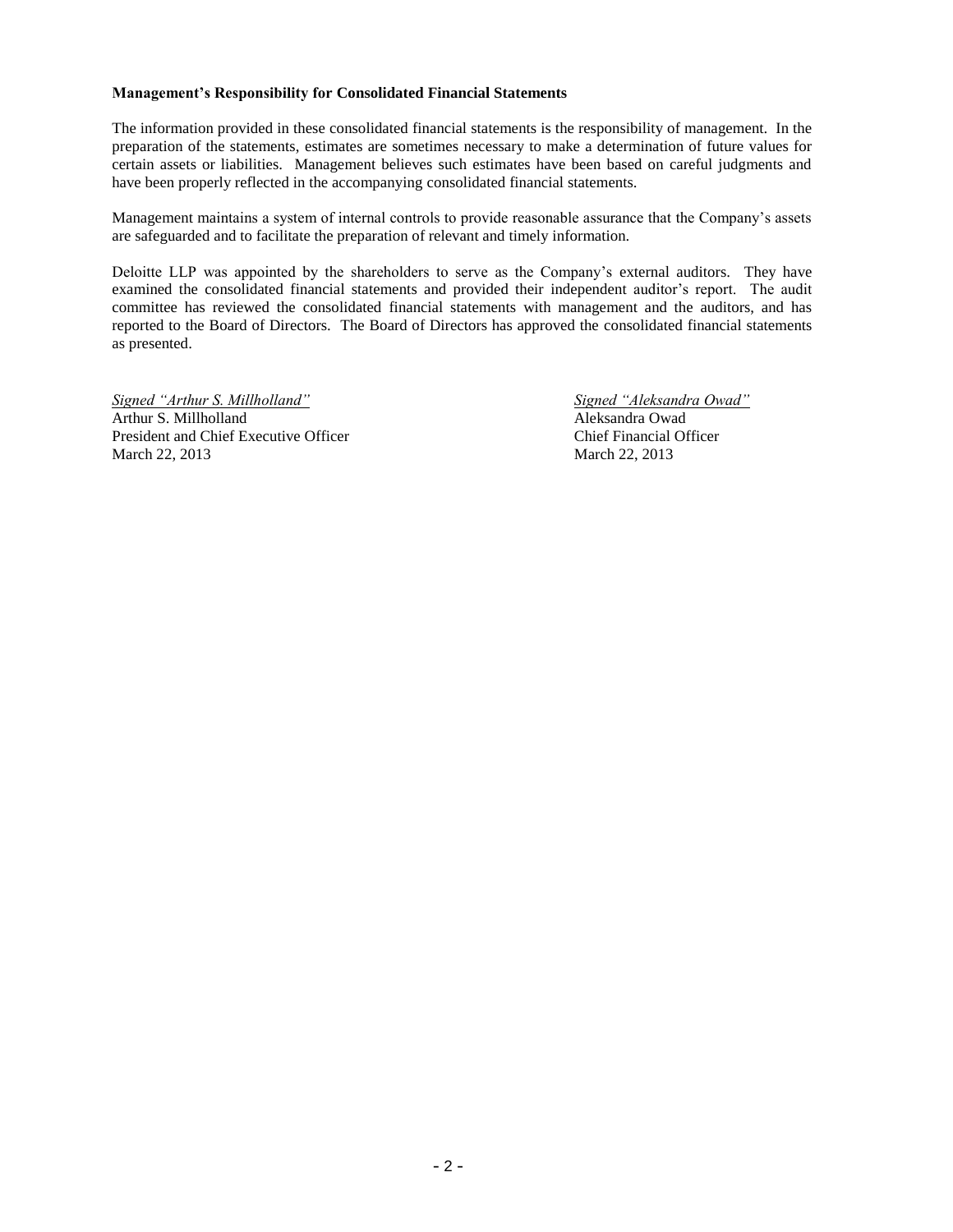#### **Independent Auditor's Report**

#### To the Shareholders of Canadian Overseas Petroleum Limited

We have audited the accompanying consolidated financial statements of Canadian Overseas Petroleum Limited, which comprise the consolidated statements of financial position as at December 31, 2012 and 2011, and the consolidated statements of comprehensive loss, consolidated statements of changes in equity, and consolidated statements of cash flows for the years then ended, and the notes to the consolidated financial statements.

#### *Management's Responsibility for the Consolidated Financial Statements*

Management is responsible for the preparation and fair presentation of these consolidated financial statements in accordance with International Financial Reporting Standards, and for such internal control as management determines is necessary to enable the preparation of consolidated financial statements that are free from material misstatement, whether due to fraud or error.

#### *Auditor's Responsibility*

Our responsibility is to express an opinion on these consolidated financial statements based on our audits. We conducted our audits in accordance with Canadian generally accepted auditing standards. Those standards require that we comply with ethical requirements and plan and perform the audit to obtain reasonable assurance about whether the consolidated financial statements are free from material misstatement.

An audit involves performing procedures to obtain audit evidence about the amounts and disclosures in the consolidated financial statements. The procedures selected depend on the auditor's judgment, including the assessment of the risks of material misstatement of the consolidated financial statements, whether due to fraud or error. In making those risk assessments, the auditor considers internal control relevant to the entity's preparation and fair presentation of the consolidated financial statements in order to design audit procedures that are appropriate in the circumstances, but not for the purpose of expressing an opinion on the effectiveness of the entity's internal control. An audit also includes evaluating the appropriateness of accounting policies used and the reasonableness of accounting estimates made by management, as well as evaluating the overall presentation of the consolidated financial statements.

We believe that the audit evidence we have obtained in our audits is sufficient and appropriate to provide a basis for our audit opinion.

#### *Opinion*

In our opinion, the consolidated financial statements present fairly, in all material respects, the financial position of Canadian Overseas Petroleum Limited as at December 31, 2012 and 2011, and its financial performance and its cash flows for the years then ended in accordance with International Financial Reporting Standards.

#### *Emphasis of Matter*

Without qualifying our opinion, we draw attention to Note 2 to the consolidated financial statements which indicates that Canadian Overseas Petroleum Limited is pursuing exploration projects and contracts that, if successful, will require substantial additional financing. Canadian Overseas Petroleum Limited incurred a loss of \$56.6 million during the year ended December 31, 2012 (2011: \$53.4 million) and had negative cash flows from operating activities of \$66.3 million (2011: \$16.8 million). These conditions, along with other matters as set forth in Note 2, indicate the existence of a material uncertainty that casts significant doubt about Canadian Overseas Petroleum Limited's ability to continue as a going concern.

*Signed "Deloitte LLP"*

March 21, 2013 Calgary, Alberta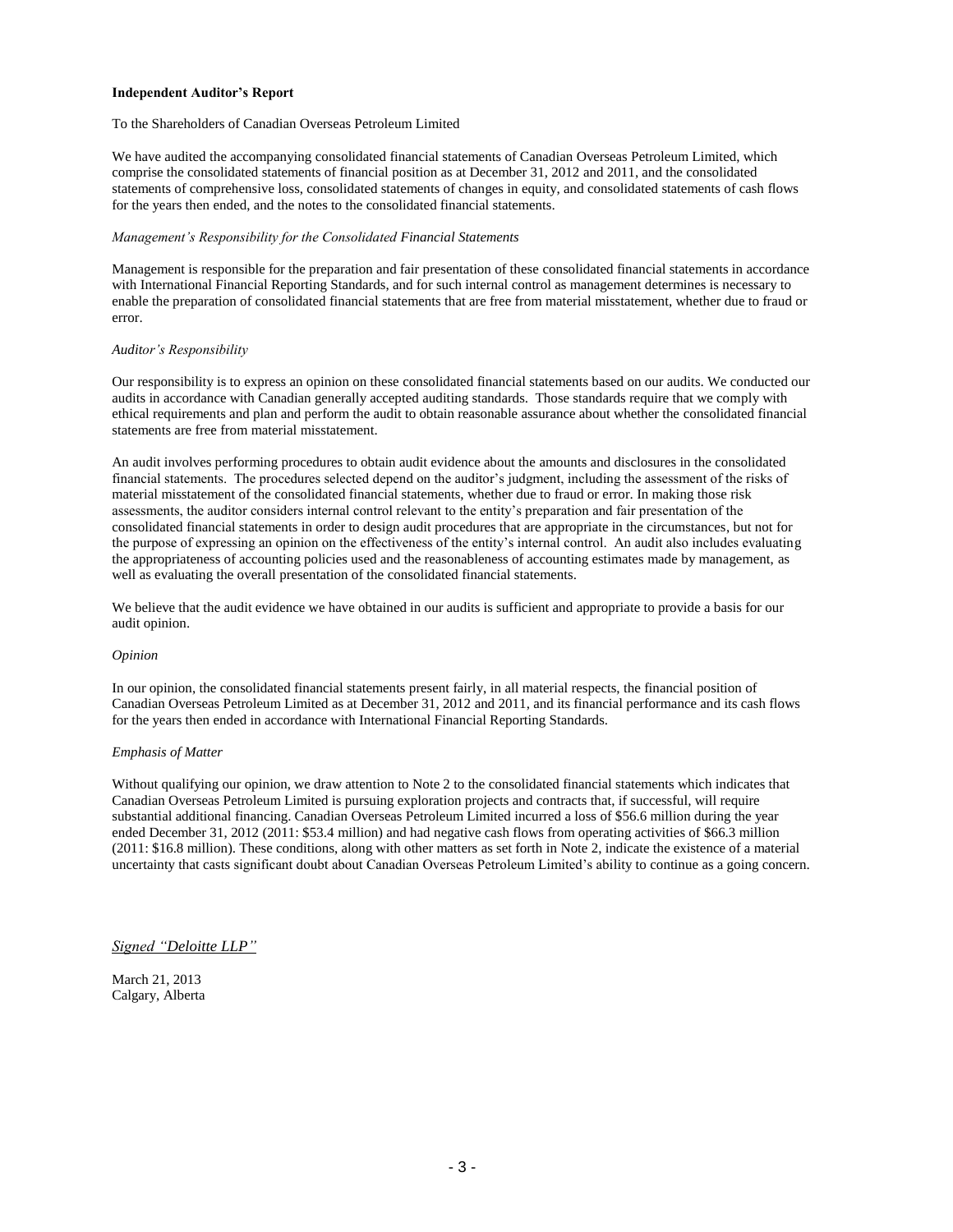# **Canadian Overseas Petroleum Limited Consolidated Statements of Financial Position (in thousands of Canadian dollars)**

| As at                                                | December 31,<br>2012 |            | December 31,<br>2011 |
|------------------------------------------------------|----------------------|------------|----------------------|
| <b>Assets</b>                                        |                      |            |                      |
| Current                                              |                      |            |                      |
| Cash and cash equivalents (note 4)                   | \$                   | 4,374      | \$<br>71,924         |
| Accounts receivable                                  |                      | 237        | 446                  |
| Prepaid expenses                                     |                      | 212        | 163                  |
|                                                      |                      | 4,823      | 72,533               |
| Deposit for seismic data (note 5)                    |                      | 14,924     | 15,255               |
| Deposits and prepayments                             |                      | 49         | 43                   |
| Exploration and evaluation assets (note $6$ )        |                      |            | 20,594               |
| Office equipment                                     |                      | 218        | 227                  |
|                                                      | \$                   | 20,014     | \$<br>108,652        |
| <b>Liabilities</b>                                   |                      |            |                      |
| Current                                              |                      |            |                      |
| Accounts payable and accrued liabilities<br>(note 7) | \$                   | 3,194      | \$<br>2,407          |
| Provision for loss on UK contracts (note 8)          |                      |            | 32,641               |
|                                                      |                      | 3,194      | 35,048               |
| <b>Shareholders' Equity</b>                          |                      |            |                      |
| Share capital (note 9)                               |                      | 100,768    | 100,768              |
| Warrants (note 10)                                   |                      | 37,359     | 37,359               |
| Contributed capital reserve (note 10)                |                      | 9,113      | 9,113                |
| Deficit                                              |                      | (130, 602) | (73, 964)            |
| Accumulated other comprehensive<br>income            |                      | 182        | 328                  |
|                                                      |                      |            | 73,604               |
|                                                      | \$                   | 16,820     | \$<br>108,652        |
|                                                      |                      | 20,014     |                      |

**Nature of operations (note 1) Commitments and contractual obligations (note 12) Subsequent events (note 12)**

See accompanying notes to the consolidated financial statements.

## **Approved on behalf of the Board:**

| Signed "Arthur S. Millholland" | Signed ' |
|--------------------------------|----------|
| Director                       | Director |

*Signed "J. Christopher McLean"*<br>Director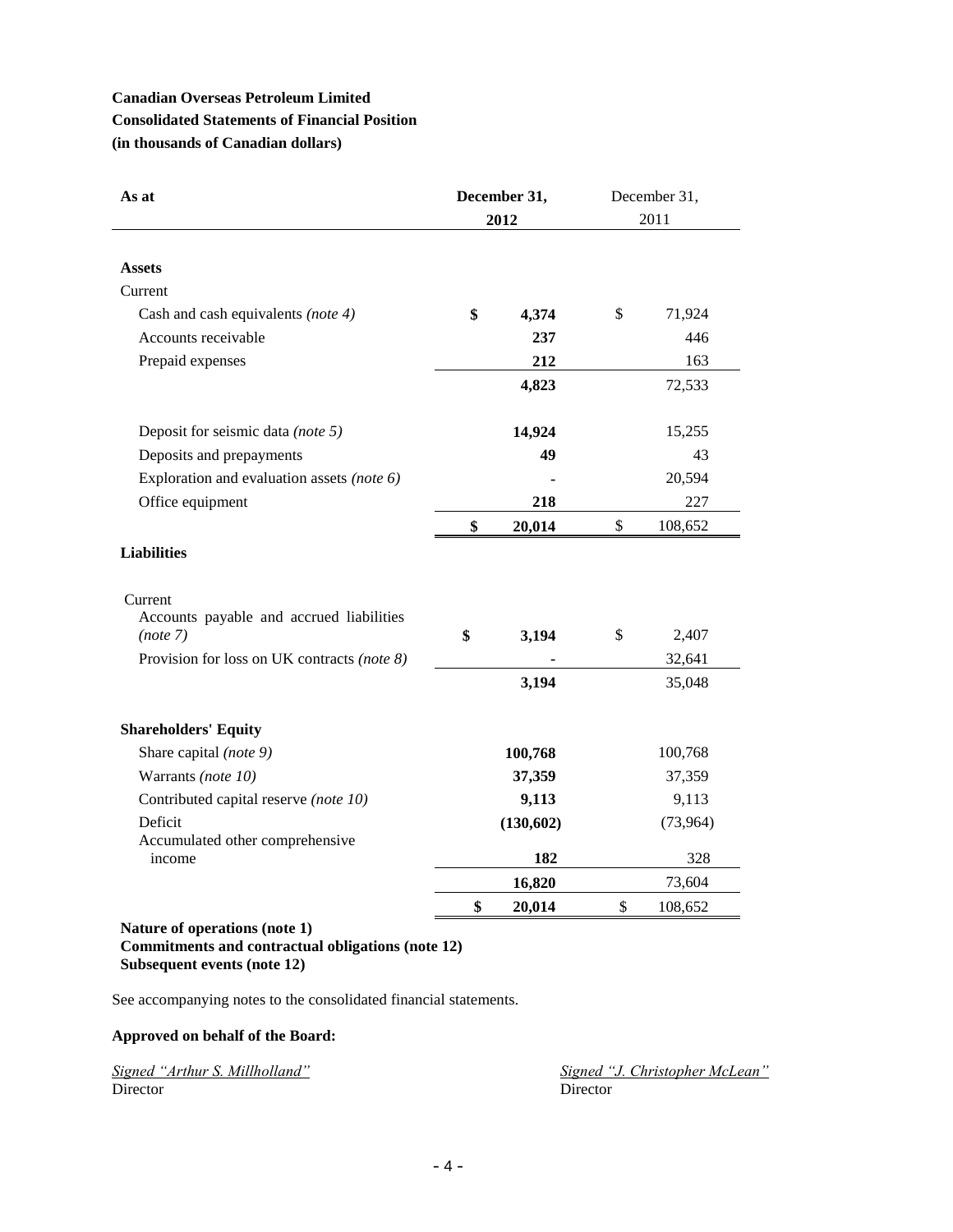### **Canadian Overseas Petroleum Limited**

## **Consolidated Statements of Comprehensive Loss**

# **(in thousands of Canadian dollars, except per share amounts)**

| For the years ended December 31                      | 2012            | 2011           |
|------------------------------------------------------|-----------------|----------------|
|                                                      |                 |                |
| <b>Operations</b>                                    |                 |                |
| Services to third parties                            | \$<br>129       | \$<br>189      |
| Loss on UK contracts (note $8$ )                     | (182)           | (37, 926)      |
| Exploration (note 6)                                 | (8, 455)        | (1,657)        |
| Exploration & Evaluation write off (note 6)          | (20, 954)       |                |
| Derecognition of cash held in escrow (note 8)        | (16, 101)       |                |
| Pre-license costs (note 5)                           | (2,170)         | (1,694)        |
| Administrative                                       | (8, 825)        | (8, 413)       |
| Depreciation                                         | (54)            | (30)           |
| Stock-based compensation (note 9)                    |                 | (4,796)        |
|                                                      | (56, 612)       | (54, 327)      |
| <b>Finance income and costs</b>                      |                 |                |
| Interest income                                      | 57              | 593            |
| Interest and financing charges                       | (11)            | (40)           |
| Foreign exchange (loss) / gain                       | (72)            | 346            |
|                                                      | (26)            | 899            |
| Loss                                                 | (56, 638)       | (53, 428)      |
| (Loss) / gain on translation of foreign subsidiaries | (146)           | 328            |
| Comprehensive loss                                   | \$<br>(56, 784) | \$<br>(53,100) |
|                                                      |                 |                |
| Loss per share (basic and diluted)                   | \$(0.20)        | \$(0.21)       |
| Weighted average number of shares outstanding        | 284,016,939     | 257,332,284    |

See accompanying notes to the consolidated financial statements.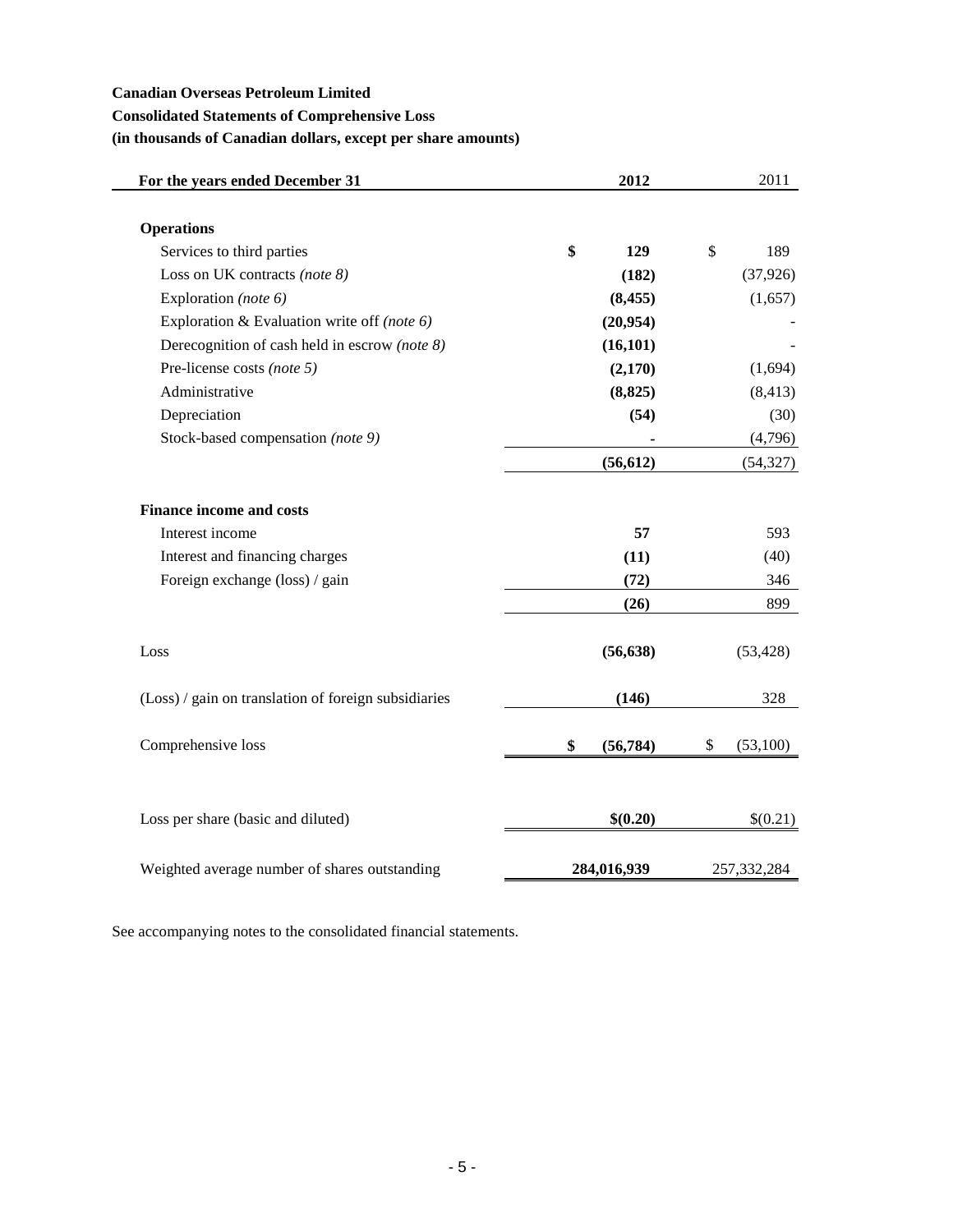# **Canadian Overseas Petroleum Limited**

# **Consolidated Statements of Changes in Equity**

**(in thousands of Canadian dollars)**

|                                                                                      |                         |                         |    | <b>Contributed</b> |              |                         | <b>Accumulated</b><br><b>Other</b> |               |
|--------------------------------------------------------------------------------------|-------------------------|-------------------------|----|--------------------|--------------|-------------------------|------------------------------------|---------------|
|                                                                                      | <b>Share</b>            |                         |    | Capital            |              |                         | Comprehensive                      | <b>Total</b>  |
|                                                                                      |                         | <b>Capital Warrants</b> |    | <b>Reserve</b>     |              | Deficit Income / (Loss) |                                    | <b>Equity</b> |
| <b>Balance at January 1, 2011</b>                                                    | \$<br>41,833 \$ 11,007  |                         | S. | 4,317              | \$ (20,536)  | \$                      |                                    | \$<br>36,621  |
| Comprehensive (loss) /<br>income for the year                                        |                         |                         |    |                    | (53, 428)    |                         | 328                                | (53,100)      |
| Transactions with owners,<br>recorded directly to equity<br>Issue of common shares – |                         |                         |    |                    |              |                         |                                    |               |
| net of issue costs<br>Issue of share purchase                                        | 58,890                  |                         |    |                    |              |                         |                                    | 58,890        |
| warrants                                                                             |                         | 26,364                  |    |                    |              |                         |                                    | 26,364        |
| Exercise of warrants                                                                 | 45                      | (12)                    |    |                    |              |                         |                                    | 33            |
| Stock options granted                                                                |                         |                         |    | 4,796              |              |                         |                                    | 4,796         |
| <b>Balance at December 31, 2011</b>                                                  | \$<br>100,768 \$ 37,359 |                         | \$ | 9,113              | \$(73,964)   | \$                      | 328                                | 73,604        |
| <b>Comprehensive loss for</b><br>the year                                            |                         |                         |    |                    | (56, 638)    |                         | (146)                              | (56, 784)     |
| <b>Balance at December 31, 2012</b>                                                  | \$100,768 \$37,359      |                         | \$ | 9,113              | \$ (130,602) | \$                      | 182                                | \$<br>16,820  |

See accompanying notes to the consolidated financial statements.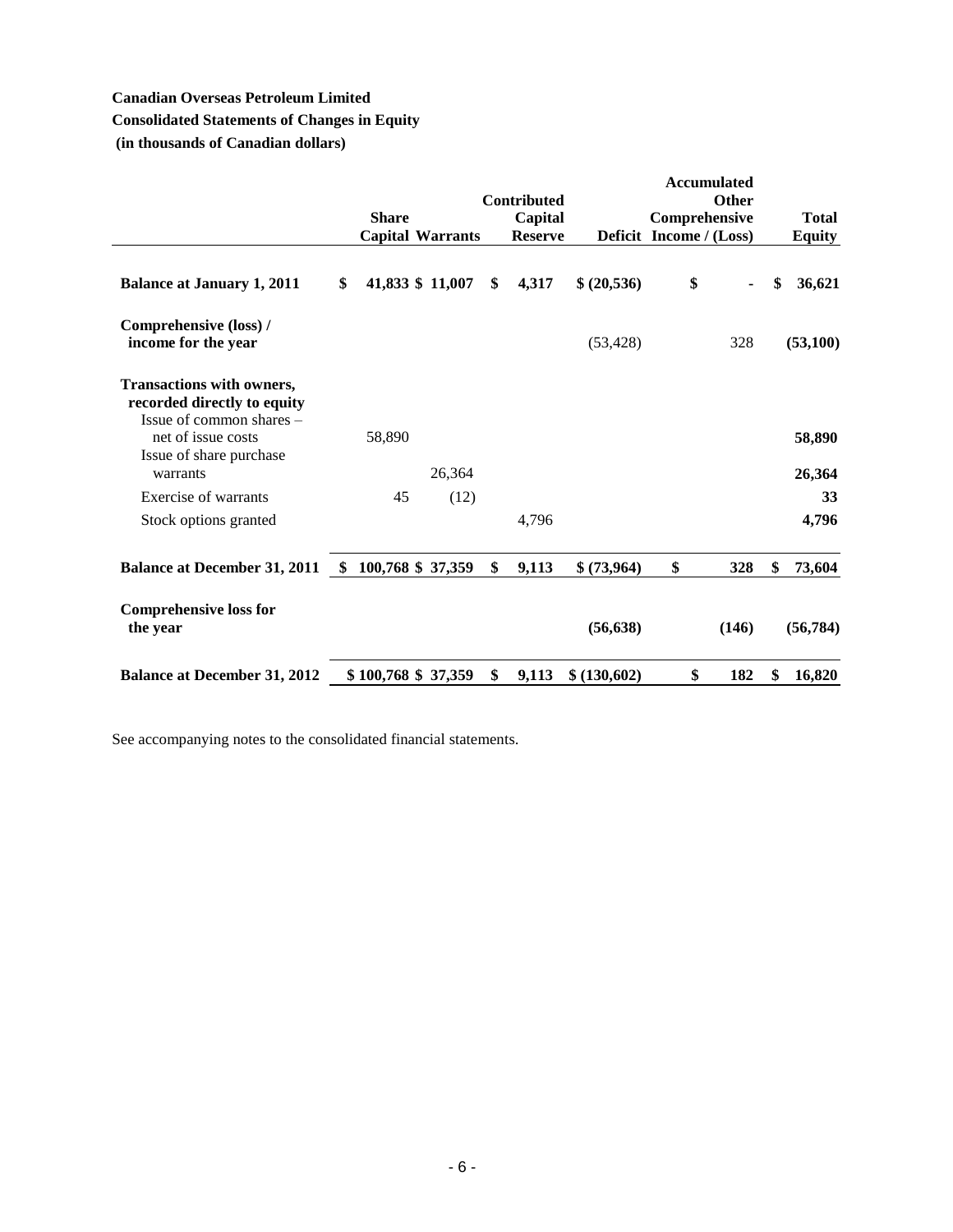# **Canadian Overseas Petroleum Limited Consolidated Statements of Cash Flows (in thousands of Canadian dollars)**

| For the years ended December 31                                                                                      | 2012            | 2011             |
|----------------------------------------------------------------------------------------------------------------------|-----------------|------------------|
| <b>Cash Used In Operating Activities</b>                                                                             |                 |                  |
| Loss                                                                                                                 | \$<br>(56, 638) | \$<br>(53, 428)  |
| Add (subtract) non-cash items:                                                                                       |                 |                  |
| Stock-based compensation                                                                                             |                 | 4,796            |
| Interest income                                                                                                      | (57)            | (593)            |
| Depreciation                                                                                                         | 54              | 30               |
| Loss on UK contracts (note $8$ )                                                                                     |                 | 32,641           |
| Exploration & Evaluation write off (note 6)                                                                          | 20,954          |                  |
| Unrealized foreign exchange loss                                                                                     | (106)           |                  |
| Funds used in operations                                                                                             | (35,793)        | (16, 554)        |
| Change in non-cash working capital (note 16)                                                                         | (30, 458)       | (210)            |
|                                                                                                                      | (66, 251)       | (16,764)         |
| <b>Financing Activities</b><br>Issuance of common shares and warrants, net of issue<br>costs                         |                 | 85,287<br>85,287 |
| <b>Investing Activities</b>                                                                                          |                 |                  |
| Additions to office equipment                                                                                        | (45)            | (198)            |
| Additions to Exploration & Evaluation assets                                                                         | (360)           | (20, 594)        |
| Deposit for seismic data (note 5)                                                                                    |                 | (14, 465)        |
| Interest income                                                                                                      | 57              | 593              |
| Net change in non-cash working capital (note 16)                                                                     | (1, 125)        | 1,764            |
|                                                                                                                      | (1, 473)        | (32,900)         |
| (Decrease) / increase in cash and cash equivalents<br>during the year<br>Effect of foreign exchange on cash and cash | (67, 724)       | 35,623           |
| equivalents held in foreign currencies                                                                               | 174             | (1,102)          |
| Cash and cash equivalents, beginning of year                                                                         | 71,924          | 37,403           |
| Cash and cash equivalents, end of year                                                                               | \$<br>4,374     | \$<br>71,924     |

See accompanying notes to the consolidated financial statements.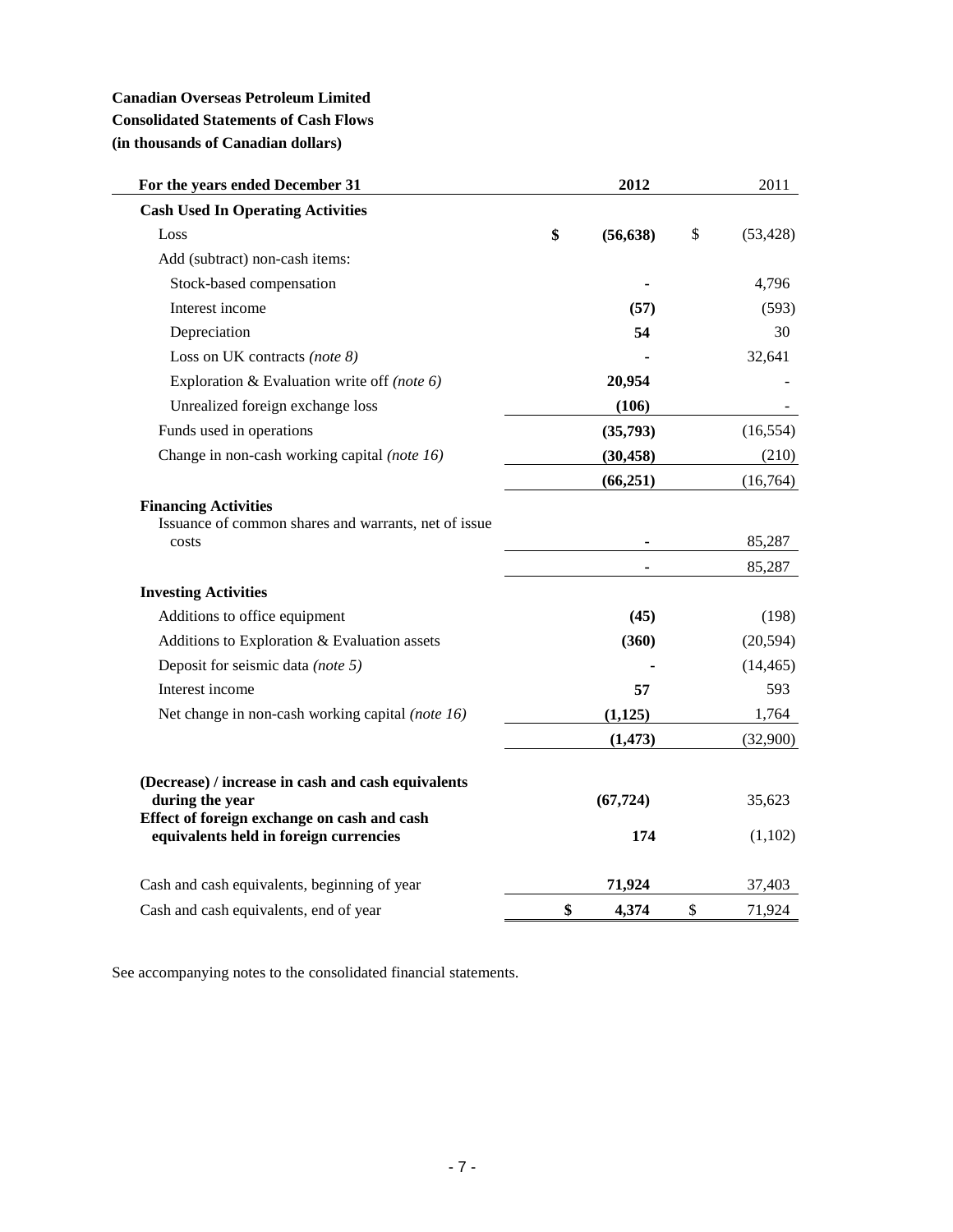### **1. NATURE OF OPERATIONS**

Canadian Overseas Petroleum Limited ("COPL" or the "Company"), is a widely-held publicly traded company incorporated and domiciled in Canada. The Company's common shares are traded on the TSX Venture Exchange in Canada. The Company's registered office is in Calgary, Alberta at 400, 604 –  $1<sup>st</sup>$  Street SW.

COPL and its subsidiaries are involved in the identification, acquisition, exploration and development of oil and natural gas offshore reserves. Currently the Company has the following subsidiaries, all of which are wholly-owned:

- COPL Technical Services Limited, which is involved in providing technical services to the COPL group of companies;
- Canadian Overseas Petroleum (UK) Limited ("COPL UK"), which conducts the Company's operations in the United Kingdom ("UK") North Sea;
- Canadian Overseas Petroleum (Bermuda Holdings) Limited and Canadian Overseas Petroleum (Bermuda) Limited ("COPL B"), which were created in May 2011 to conduct anticipated operations in offshore Liberia;
- COPL New Zealand Limited, which was incorporated in New Zealand ("NZ") on November 8, 2012.

### **2. BASIS OF PREPARATION AND GOING CONCERN**

#### *Basis of Preparation and Compliance*

The Company's consolidated financial statements for the years ended December 31, 2012 and 2011 have been prepared in accordance with International Financial Reporting Standards ("IFRS") as issued by the International Accounting Standards Board ("IASB").

The Company's consolidated financial statements have been prepared on an historical cost basis, except for certain financial assets and liabilities that have been measured at fair value.

These consolidated financial statements are presented in Canadian dollars, which is the Company's functional currency. All financial information presented in tables has been rounded to the nearest thousand Canadian dollars except where otherwise indicated.

#### *Going Concern*

These consolidated financial statements are prepared on a going concern basis which assumes that the Company will be able to realize its assets and discharge its liabilities in the normal course of business.

Currently, the Company does not have material cash inflows and/or adequate financing to develop profitable operations. The Company is pursuing exploration projects and contracts (note 12) that will require substantial additional financing before they are able to generate positive operating cash flows. These exploration projects are dependent on the final execution of the contract and obtaining regulatory approval. Accordingly, the Company's continued successful operations are dependent on its ability to obtain additional financing. There is no assurance that the Company will be able to obtain adequate financing in the future or that such financing will be obtained on terms advantageous to the Company. With no assurance such financing will be obtained in 2013, there is a significant doubt that the Company will be able to continue as a going concern. These consolidated financial statements do not give effect to adjustments that would be necessary to the carrying values and classifications of assets and liabilities should the Company be unable to continue as a going concern.

The consolidated financial statements were authorized for issue by the Company's Board of Directors on March, 21 2013.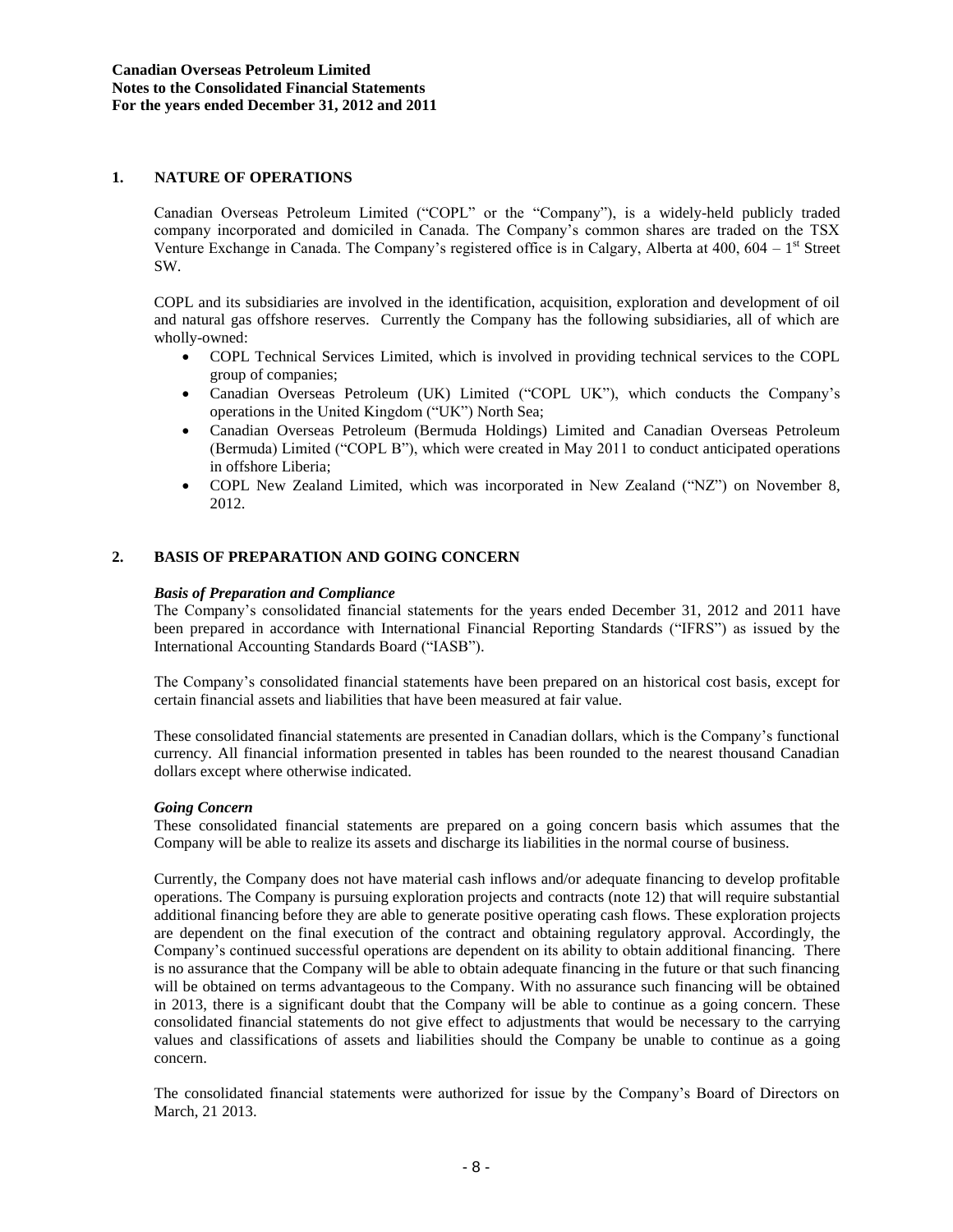### **3. SIGNIFICANT ACCOUNTING POLICIES**

#### *Basis of consolidation*

The consolidated financial statements include the financial statements of COPL and its subsidiaries.

Subsidiaries are fully consolidated from the date of acquisition, being the date on which the Company obtains control, and continue to be consolidated until the date that such control ceases. All intercompany transactions and balances have been eliminated on consolidation.

### *Cash and Cash Equivalents*

Cash and cash equivalents include cash held at banks, bankers' acceptances, short-term deposits with a maturity of three months or less, cash held in escrow and credit card deposits. Cash held in escrow is cash held at banks for which use is restricted to particular projects in accordance with escrow agreements.

### *Office Equipment*

Office furniture and equipment are recognized at purchase price net of depreciation, which is calculated on a straight line basis over estimated useful life.

### *Foreign Currency Translation*

The consolidated financial statements are presented in Canadian dollars, which is currently the Company's functional and reporting currency.

Transactions denominated in foreign currencies are translated at the exchange rate prevailing on the transaction date. At each period end, monetary assets and liabilities denominated in a foreign currency are translated at the exchange rate prevailing at the period end date. All differences are recognized in net earnings. Non-monetary assets, liabilities and transactions denominated in a foreign currency and measured at historical cost are translated at the exchange rate in effect at the transaction date. Non-monetary items measured at fair value are translated using the exchange rates at the date when the fair value was determined.

For the purpose of consolidation, assets and liabilities of foreign subsidiaries are translated using the exchange rate prevailing at the period end date. The statements of comprehensive loss and cash flows are translated using the average exchange rates for the period. Foreign exchange differences resulting from such transactions are recorded in Shareholders' Equity as accumulated other comprehensive income. As at December 31, 2012, accumulated other comprehensive income is composed solely of foreign currency translation adjustments.

#### *Revenue Recognition*

Third party service revenue is recognized at contractual amounts as the related services are provided. The Company recognizes interest income as it is earned.

### *Pre-License Costs*

The Company expenses amounts incurred in the evaluation and development of potential business ventures until the related business arrangements are consummated. The costs incurred prior to the award of oil and gas licenses, concessions and other exploration rights are recognized as an expense in the period incurred.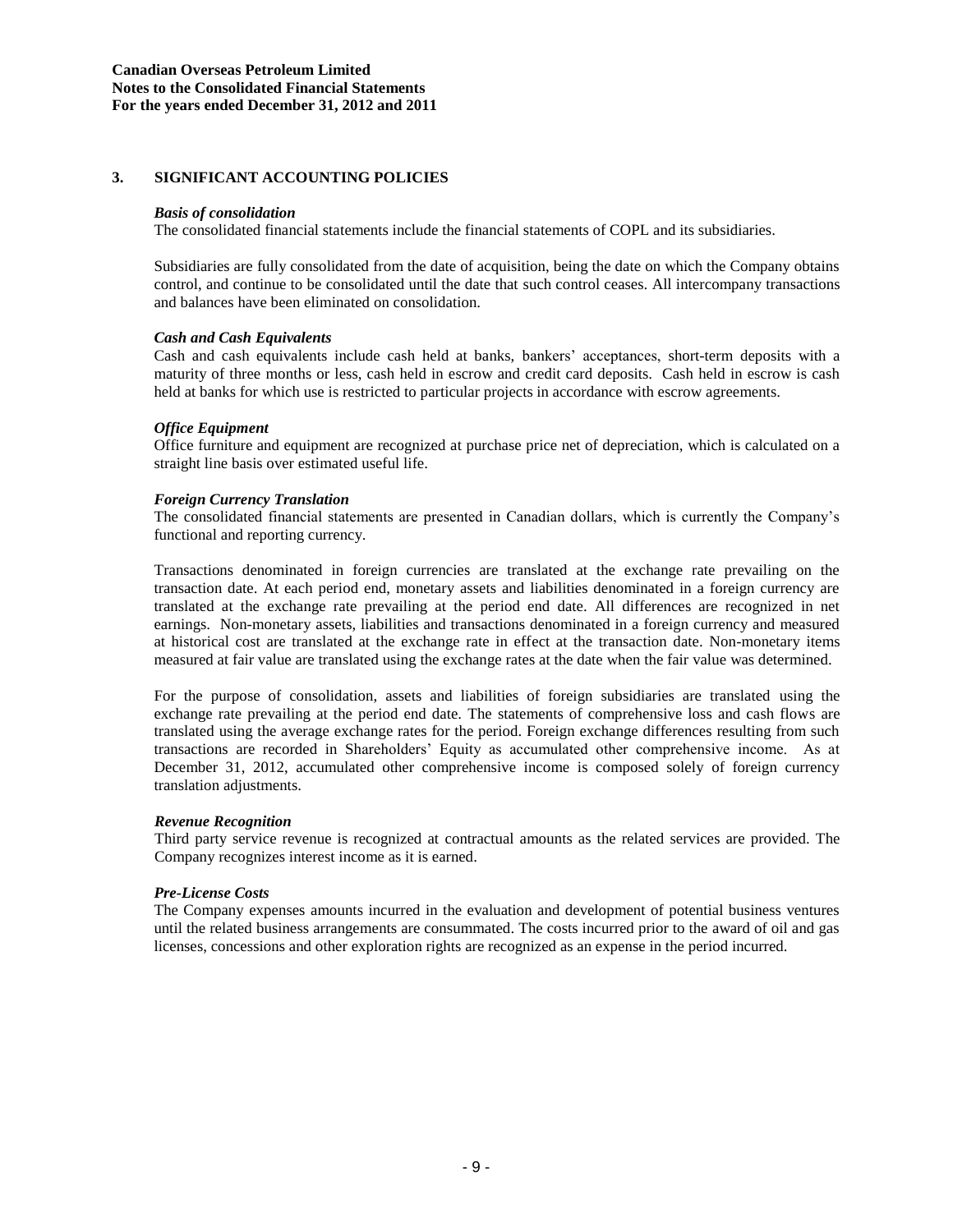### **3. SIGNIFICANT ACCOUNTING POLICIES (continued)**

### *Exploration and Evaluation ("E&E")*

The cost of exploring, appraising and evaluating oil and gas properties, including costs of farming into or acquiring the rights to explore, geological and geophysical studies, seismic data and modeling, exploration and/or appraisal drilling and directly related overheads are capitalized and classified as intangible E&E assets. These costs are accumulated in cost centers by field or project in anticipation of future allocation to Cash Generating Units.

E&E assets are not amortized prior to the conclusion of appraisal activities. Once active exploration is completed, commercial reserves are discovered and the project is approved for development, E&E assets related to particular projects will be reclassified to development and production assets and the carrying amounts will be assessed for impairment and adjusted (if appropriate) to their estimated recoverable amounts. If commercial reserves are not discovered, the E&E asset is written off to exploration expenses in the statement of comprehensive loss.

The E&E phase of a particular project is completed when either the technical feasibility and commercial viability of extracting oil or gas are demonstrable for the project or there is no prospect of a positive outcome for the project.

### *Jointly Controlled Assets and Operations*

The Company's oil and gas activities are carried out jointly with other partners through farm-in agreements and joint operating agreements. The Company accounts for its proportionate share of the results, assets and liabilities related to these operations.

#### *Stock-Based Compensation*

The Company issues equity-settled stock options to its employees, directors and consultants and follows the fair value method of accounting. A Black-Scholes option-pricing model is used to determine the fair value of the award at the time the options are granted. The related expense is charged to the statement of comprehensive loss with a corresponding increase in equity as contributed capital reserve over the vesting term. Consideration received on the exercise of an option is credited to share capital, along with the related stock-based compensation previously recognized in contributed capital reserve.

#### *Leases*

Rent payable for assets under operating lease is charged to the statement of comprehensive loss on a straightline basis over the lease term.

#### *Per Share Data*

Basic net income (loss) per share is calculated using the weighted average number of shares outstanding during the year. The treasury stock method is used to calculate diluted earnings per share. This method assumes that only in-the-money stock options and warrants are exercised and that any proceeds would be used to purchase common shares at the average market price during the year.

#### *Financial Instruments*

All financial instruments are initially recognized at fair value on the statement of financial position. The Company has classified each financial instrument into one of the following categories: financial assets and liabilities at Fair Value Through Profit and Loss ("FVTPL"), loans and receivables, financial assets availablefor-sale, financial assets held-to-maturity and other financial liabilities. Subsequent measurement of financial instruments is based on their classification.

Financial assets and liabilities at FVTPL are subsequently measured at fair value with changes in those fair values recognized in net earnings. Financial assets "available-for-sale" are subsequently measured at fair value with changes in fair value recognized in other comprehensive income, net of tax.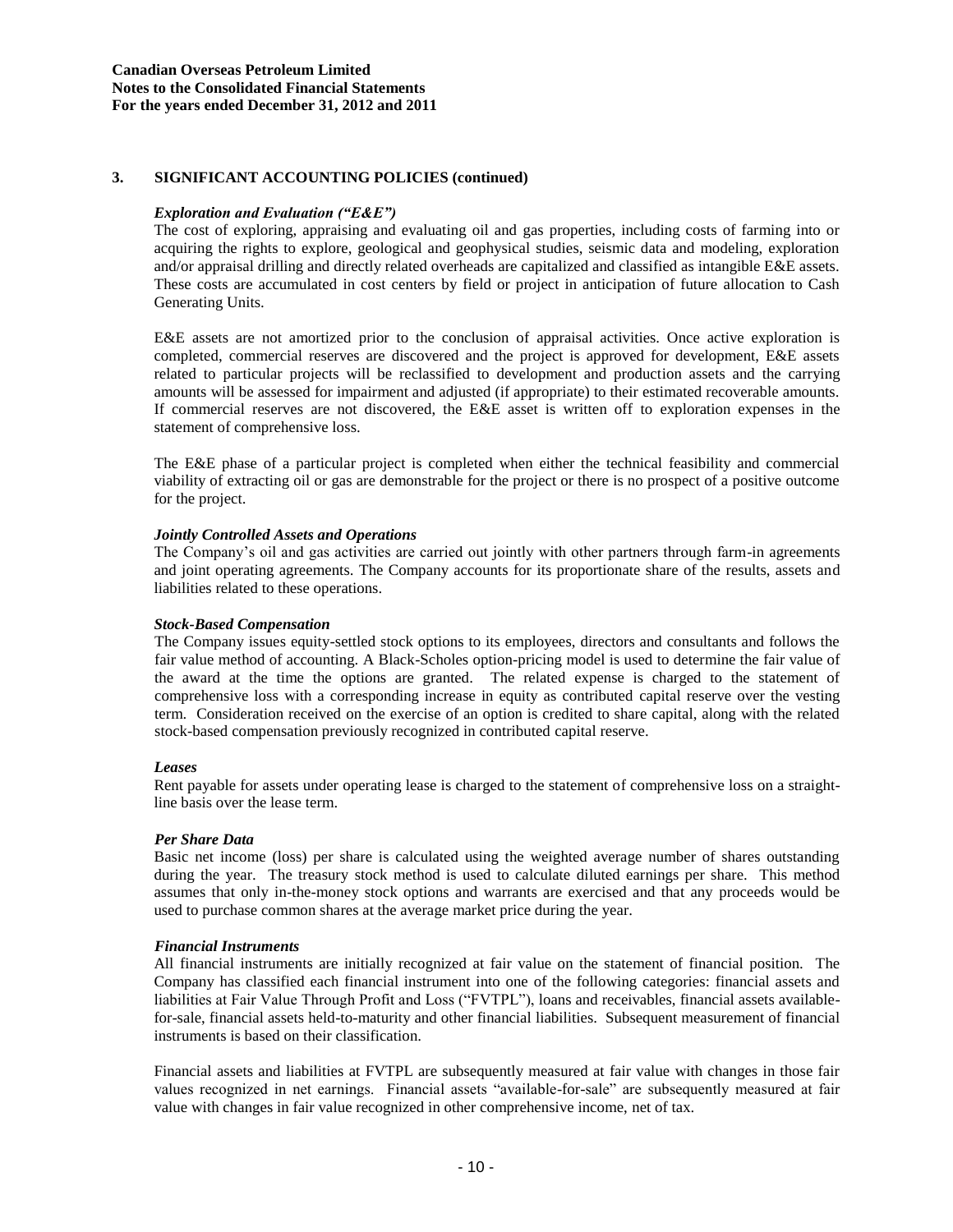### **3. SIGNIFICANT ACCOUNTING POLICIES (continued)**

#### *Financial Instruments (continued)*

Financial assets "held-to-maturity", "loans and receivables" and "other financial liabilities" are subsequently measured at amortized cost using the effective interest method.

The Company determines the classification of its financial instruments at initial recognition and where allowed and appropriate, re–evaluates this designation at each financial year end.

### *Deferred Income Tax*

The Company uses the liability method of accounting for income taxes, whereby deferred income tax assets and liabilities are recognized based on temporary differences between the tax basis of assets and liabilities and their carrying amount in the consolidated financial statements, and for unused tax loss carry-forwards.

Deferred tax assets and liabilities are measured using tax rates that have been enacted or substantively enacted at the statement of financial position date.

Deferred income tax assets are recognized only to the extent it is probable that taxable profit will be available to utilize the associated tax deductions.

Deferred income tax assets and deferred income tax liabilities are offset, if a legally enforceable right exists to offset current tax assets against current income tax liabilities and the deferred income taxes relate to the same taxable entity and the same tax jurisdiction.

#### *Significant accounting judgments and estimates*

The preparation of financial statements in accordance with IFRS requires management to make estimates and assumptions and to use judgment that affects the reported amounts of assets, liabilities, revenues and expenses. Estimates and judgments are continuously evaluated and are based on management's experience and other factors, including expectations of future events that are believed to be reasonable under the circumstances. Accordingly, actual results may differ from those estimated amounts and differences may be material.

In particular, significant areas of estimation uncertainty considered by management in preparing the consolidated financial statements are:

- Stock-based compensation and warrants the amounts recorded in respect of stock options and share purchase warrants granted are based on the Company's estimation of their fair value, calculated using assumptions regarding the life of the option or warrant, interest rates and volatility. By their nature, these estimates and assumptions are subject to uncertainty, and the actual fair value of options or warrants may differ at any time;
- Deferred income tax management assesses the likelihood that deferred income tax assets will be realized from future taxable earnings, the amount of which is subject to measurement uncertainty; and
- Provisions, commitments and contingent liabilities amounts recorded as provisions and amounts disclosed as commitments and contingent liabilities are estimated based on the terms of the related contracts and management's best knowledge at the time of issuing the consolidated financial statements. The actual results ultimately may differ from those estimates as future confirming events occur.

Significant judgments are involved in the determination of the functional currency of the subsidiaries and the time when exploration and evaluation assets are expected to be used for commercial production.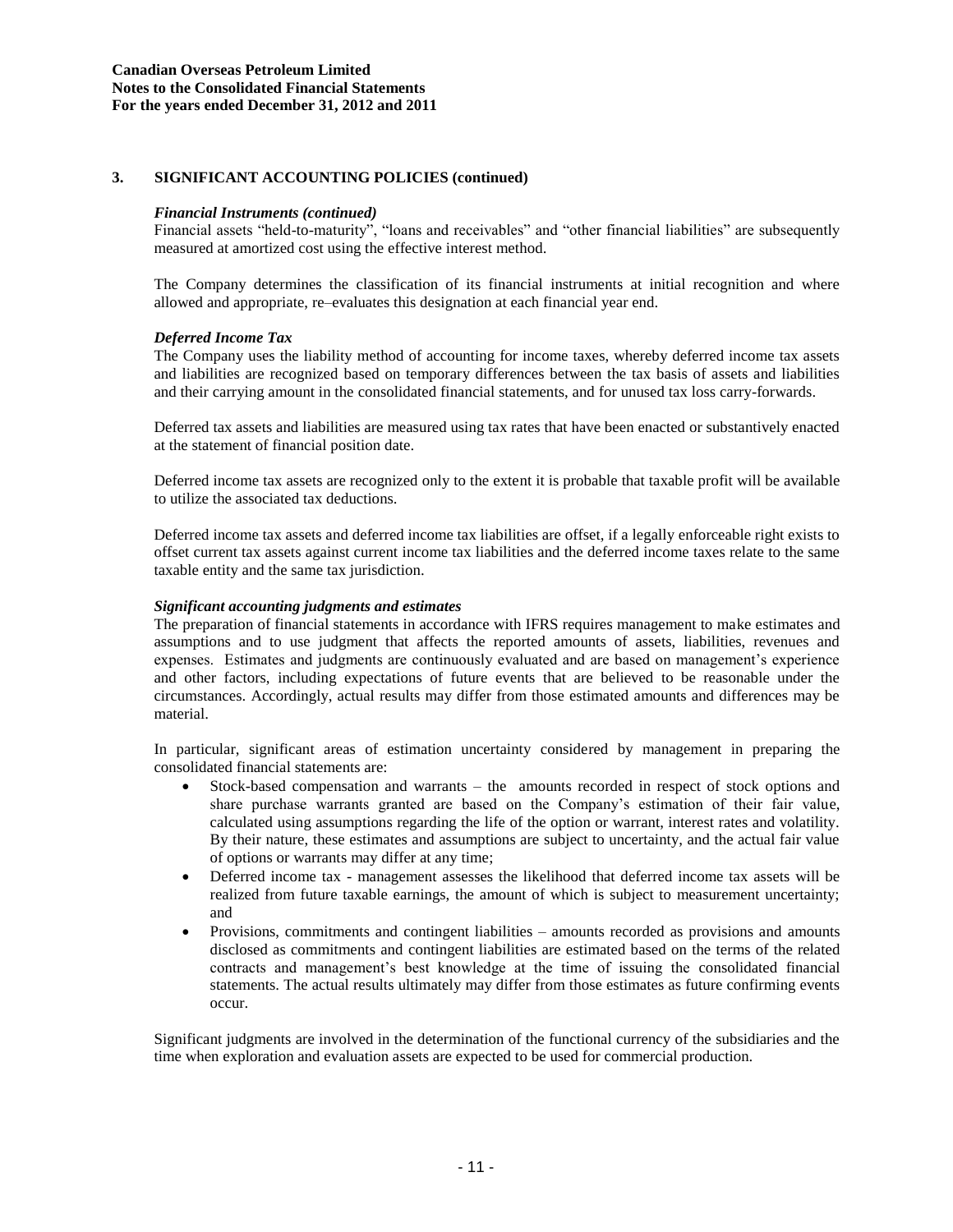## **3. SIGNIFICANT ACCOUNTING POLICIES (continued)**

### *Future Accounting Standards*

As of January 1, 2015 , the Company will be required to adopt IFRS 9 "Financial Instruments", which is the result of the first phase of the IASB project to replace IAS 39 "Financial Instruments: Recognition and Measurement". The new standard replaces the current multiple classification and measurement models for financial assets and liabilities with a single model that has only two classification categories: amortized cost and fair value. Portions of the standard remain in development and the full impact of the standard on COPL's consolidated financial statements will not be known until the project is complete.

In May 2011, the IASB released the following new standards: IFRS 10, "Consolidated Financial Statements", IFRS 11, "Joint Arrangements", IFRS 12, "Disclosures of interests in other entities" and IFRS 13, "Fair Value Measurement". Each of these standards is to be adopted for fiscal years beginning January 1, 2013 with earlier adoption permitted. A brief description of each new standard follows below:

- IFRS 10, "Consolidated Financial Statements" supersedes IAS 27 "Consolidation and Separate Financial Statements" and SIC-12 "Consolidation – Special Purpose Entities". This standard provides a single model to be applied in control analysis for all investees including special purpose entities. The adoption of this standard is not expected to have an impact on the Company's financial statements.
- IFRS 11, "Joint Arrangements" divides joint arrangements into two types, joint operations and joint ventures, each with their own accounting model. All joint arrangements are required to be reassessed on transition to IFRS 11 to determine their type to apply the appropriate accounting. The adoption of this standard is not expected to have an impact on the Company's financial statements.
- IFRS 12, "Disclosure of Interests in Other Entities" combines in a single standard the disclosure requirements for subsidiaries, associates and joint arrangements as well as unconsolidated structured entities. The adoption of this standard is not expected to have an impact on the Company's financial statements.
- IFRS 13, "Fair Value Measurement" defines fair value, establishes a framework for measuring fair value and sets out disclosure requirements for fair value measurements. This standard defines fair value as the price that would be received to sell an asset or paid to transfer a liability in an orderly transaction between market participants at the measurement date. The adoption of this standard is not expected to have an impact on the Company's financial statements.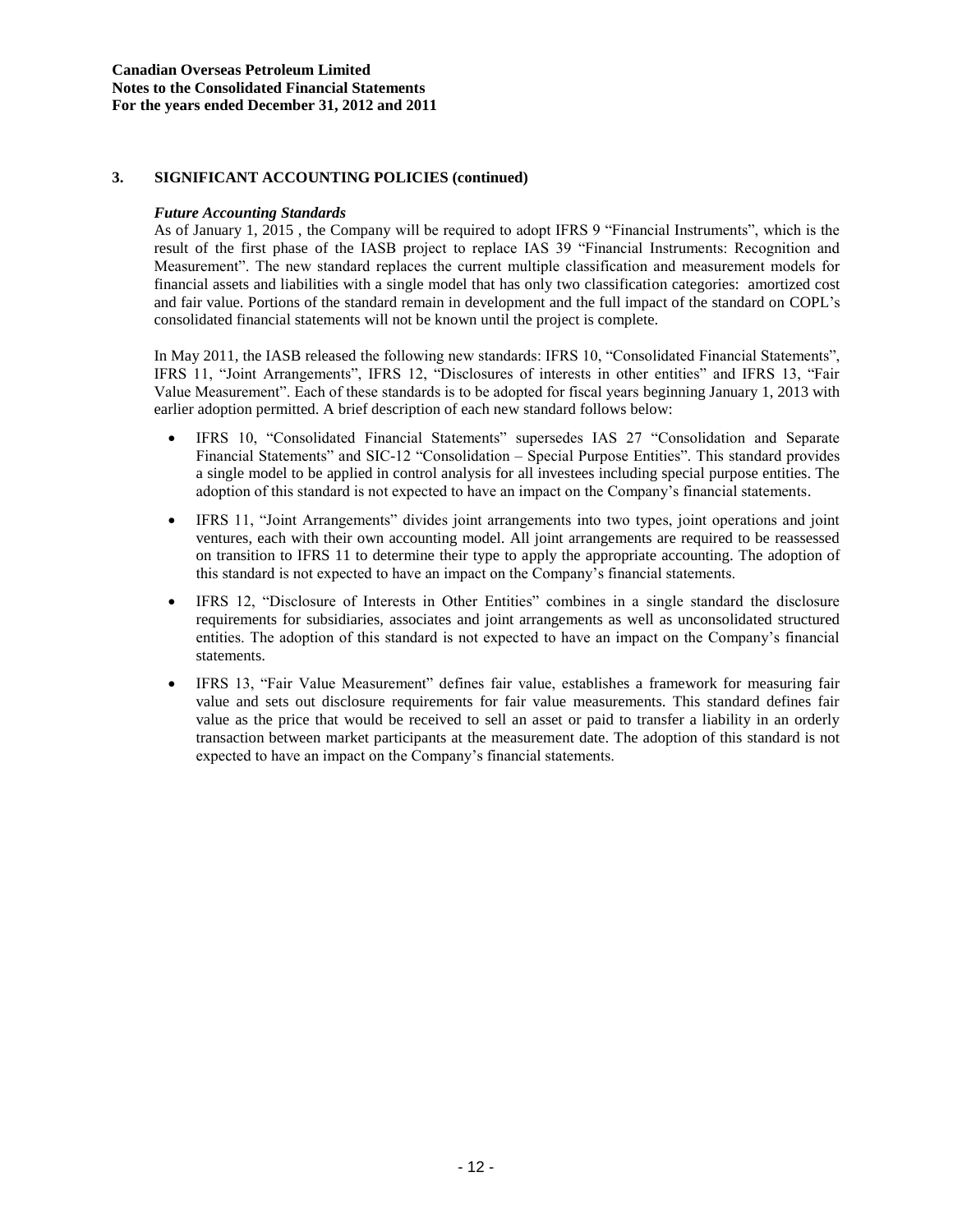## **4. CASH AND CASH EQUIVALENTS**

| (\$000's)               | December 31, 2012 | December 31, 2011 |  |
|-------------------------|-------------------|-------------------|--|
| Cash                    | 2.914             | 3,889             |  |
| Bankers' Acceptance     | 1,199             |                   |  |
| Cash in escrow accounts |                   | 67,735            |  |
| Credit card deposits    | 261               | 300               |  |
|                         | S<br>4.374        | 71.924            |  |

Cash balances earn interest, whenever possible, at floating rates based on daily bank deposit rates. Bankers' Acceptances are made for periods varying between one and three months, depending on immediate cash requirements and earn interest at the respective Bankers' Acceptance rates.

As at December 31, 2011, \$67.7 million was held in banks in escrow accounts restricted by escrow agreements signed with UK partners for use on specific exploration projects, including \$32.6 million of escrow funds related to the loss on UK contracts (note 8).

Credit card deposits are bank deposits that cover the maximum credit limit available for corporate credit cards.

The fair value of cash and cash equivalents was \$4.4 million as at December 31, 2012 (\$71.9 million as at December 31, 2011). The Company deposits its cash with reputable Canadian and UK banks. The Company did not have any overdraft facilities in place as at December 31, 2012 and 2011.

### **5. DEPOSIT FOR SEISMIC DATA**

In May 2011, the Company (via its Bermuda subsidiary, COPL B) signed a Sale and Purchase Agreement ("PSPA") with Peppercoast Petroleum plc ("Peppercoast") to acquire a 100% interest in Block LB-13 offshore Liberia, for which closure is subject to several conditions, including approval from the Liberian government. As part of this transaction, the Company has also entered into a number of contractual arrangements in respect of a 3D seismic survey for Block LB-13. A deposit of US\$15.0 million (approximately \$14.5 million at the time of payment and approximately \$14.9 million as at December 31, 2012) was made by the Company to settle Peppercoast's account payable for acquisition and processing of the 3D seismic survey, thereby satisfying Peppercoast's work obligations for the first phase of the Production Sharing Contract ("PSC") for Block LB-13. The Company also received a license agreement from TGS-Nopac Geological Company for a copy of the 3D seismic survey covering the 2,023 square kilometers of Block LB-13. The US\$15.0 million payment is secured by first fixed and floating charges over all existing and future assets owned by Peppercoast and has been recognized as a long-term deposit until the completion of the PSPA transaction (discussed further in note 12).

In addition, during the year ended December 31, 2012, the Company incurred \$2.2 million (2011 - \$1.7 million) of costs related to the transaction with Peppercoast, which are recognized as pre-license costs and expensed as incurred.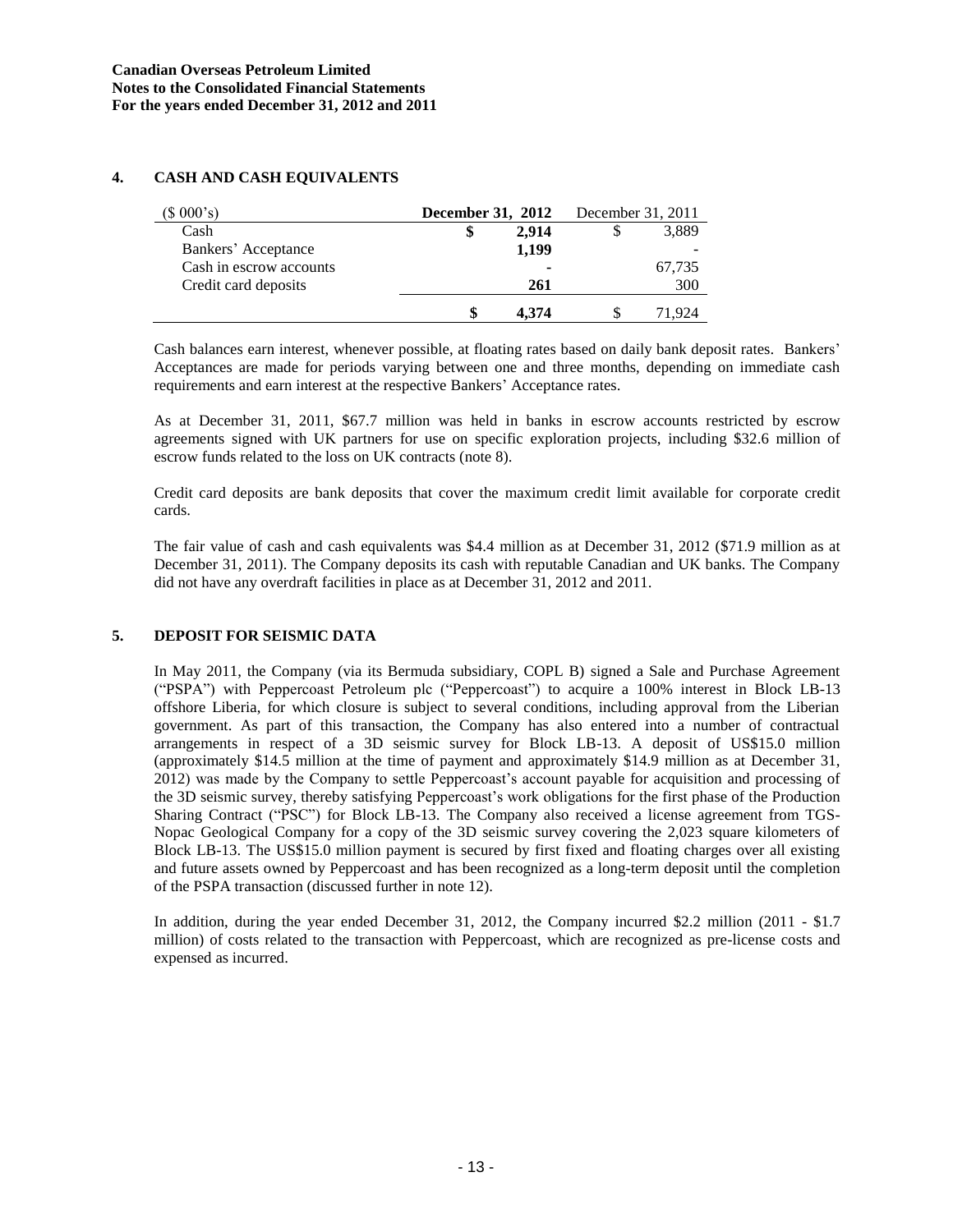## **6. EXPLORATION AND EVALUATION ASSETS**

|                    |          | <b>UK North Sea</b> |
|--------------------|----------|---------------------|
| (\$000's)          | 2012     | 2011                |
| As at January 1    | 20,594   | ۰                   |
| Additions at cost  | 360      | 20,594              |
| Write offs at cost | (20.954) | ۰                   |
| As at December 31  | ٠        | 20,594              |

In 2012, the Company wrote off exploration and evaluation assets of \$21.0 million related to the Fulla exploration project of Block 206/5a in the UK North Sea. Although the Fulla exploration well drilled in late 2011 encountered an oil column, further analysis revealed that a development of the existing discoveries is not commercially viable and that there is insufficient prospectivity to conduct further exploration/appraisal work. In October 2012, the operator confirmed its intent to relinquish the license.

Costs related to the Bluebell prospect of approximately \$8.5 million for the year ended December 31, 2012 (2011 - \$1.7 million), were recorded as exploration expenses as the well drilled in March 2012 was not successful.

## **7. ACCOUNTS PAYABLE AND ACCRUED LIABILITIES**

| (\$000's)                  | 2012  | 2011  |
|----------------------------|-------|-------|
| Accounts payable trade     | 1,774 | 861   |
| UK joint venture payables  | 944   | 1,371 |
| <b>Accrued liabilities</b> | 462   | 167   |
| Other                      | 14    |       |
| <b>Total</b>               | 3.194 | 2.407 |

## **8. LOSS ON UK CONTRACTS**

The Company had a Sale and Purchase Agreement ("SPA") with BG International Limited ("BG") in respect of Block 23/21 Rest of Block Shallow ("RoB') (Newt, Lower Toad, West Columbus and Upper Toad prospects) and Block 22/15 (the Esperanza prospect and Banks discovery). The agreement provided for funds to be kept in an escrow account with BG to cover the purchase consideration, which was dependent on the cost of drilling exploration wells. From October through December 2011 the first well was drilled and tested in the Esperanza prospect and although successful, encountered significant cost overruns. As per the SPA, the Company was required to immediately deposit additional funds into the escrow account. The Company did not make the deposit but did engage in a discussion with BG on alternatives. On January 4, 2012, a Supplemental Agreement was signed with BG wherein, among other things, BG agreed not to serve a default notice but the deposit amount was increased to \$50 million and was required by January 31, 2012. Considering a number of factors, including the state of the capital markets, the dilutive effect on the current and prospective assets' values per share, the costs overruns on the Esperanza well, the delay in drilling of three wells in Block 23/21, the funds already in escrow (approximately \$49.0 or GBP 30.9 million as at December 31, 2011) being more than sufficient to cover all of BG's out-of-pocket costs, restrictions imposed by BG and other reasons, the Company was not in a position to deposit the funds requested by BG. During the period subsequent to drilling the Esperanza well, the Company and its financial advisors continued to communicate with BG and proposed a number of alternative options to top up the escrow account with BG over a period of time rather than immediately. All of these proposals were rejected by BG. The purchase consideration for the Esperanza project of approximately \$33.2 million (GBP 21 million) was released from escrow to BG on January 31, 2012 and a formal SPA termination notice was provided to COPL on February 13, 2012.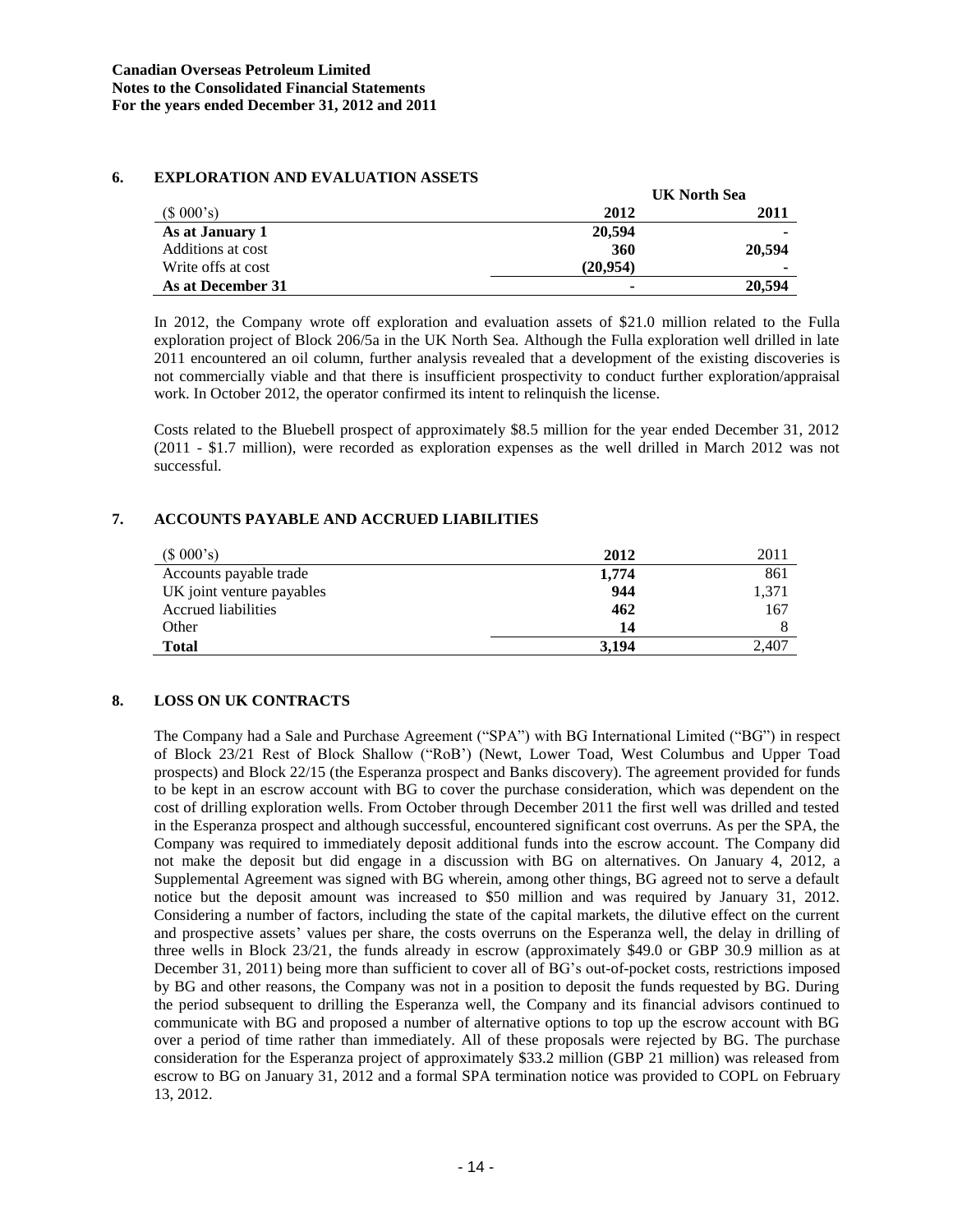### **8. LOSS ON UK CONTRACTS (continued)**

In addition, the Company had an Earn-in Agreement with SSE E&P UK Limited ("SSE") pursuant to which COPL would pay 100% of SSE's 16.67% share of the total drilling costs in the Lower Toad, Newt and West Columbus exploration prospects to earn an 8.33% working interest in such prospects. Due to termination of the SPA agreement with BG, the anticipated exploration wells in Block 23/21 RoB will not be drilled. Accordingly, a termination agreement of the Earn-in Agreement was signed on June 19, 2012 and \$8.3 million (GBP 5.2 million) of funds held in escrow with SSE was returned to the Company.

While reviewing legal alternatives, the Company has incurred a loss on UK contracts of \$0.2 million for the year ended December 31, 2012 (2011 - \$37.9 million), which includes costs related to the terminated agreements with BG and SSE.

At the time of the SPA termination, there was approximately \$16.1 million (GBP 10.1 million) remaining in escrow with BG which was in dispute as both the Company and BG were claiming the funds. On April 4, 2012, BG filed a claim with the High Court of Justice against COPL UK and the escrow agent seeking an order directing the escrow agent to release the escrow funds to BG. COPL UK filed a counter-claim in May 2012 for a return of these funds.

On October 12, 2012, the High Court of Justice ruled that the escrow agent should release the funds held in escrow to BG, but did not rule on the underlying dispute between the parties. The Company is pursuing steps to obtain the funds back from BG. On November 5, 2012 the escrow funds were transferred to BG. As a result the Company has derecognized the cash held in escrow as at September 30, 2012, as the recovery of this amount is uncertain and is subject to the outcome of ongoing litigation between the Company and BG on this and other matters.

The Court also ruled that the Company is liable to pay legal fees to BG in the amount of GBP 65,000 (approximately \$103,000) and legal fees of the escrow agent of approximately GBP 42,000 (approximately \$67,000). These legal costs are accounted for as an increase in a loss on UK contracts for the year ended December 31, 2012.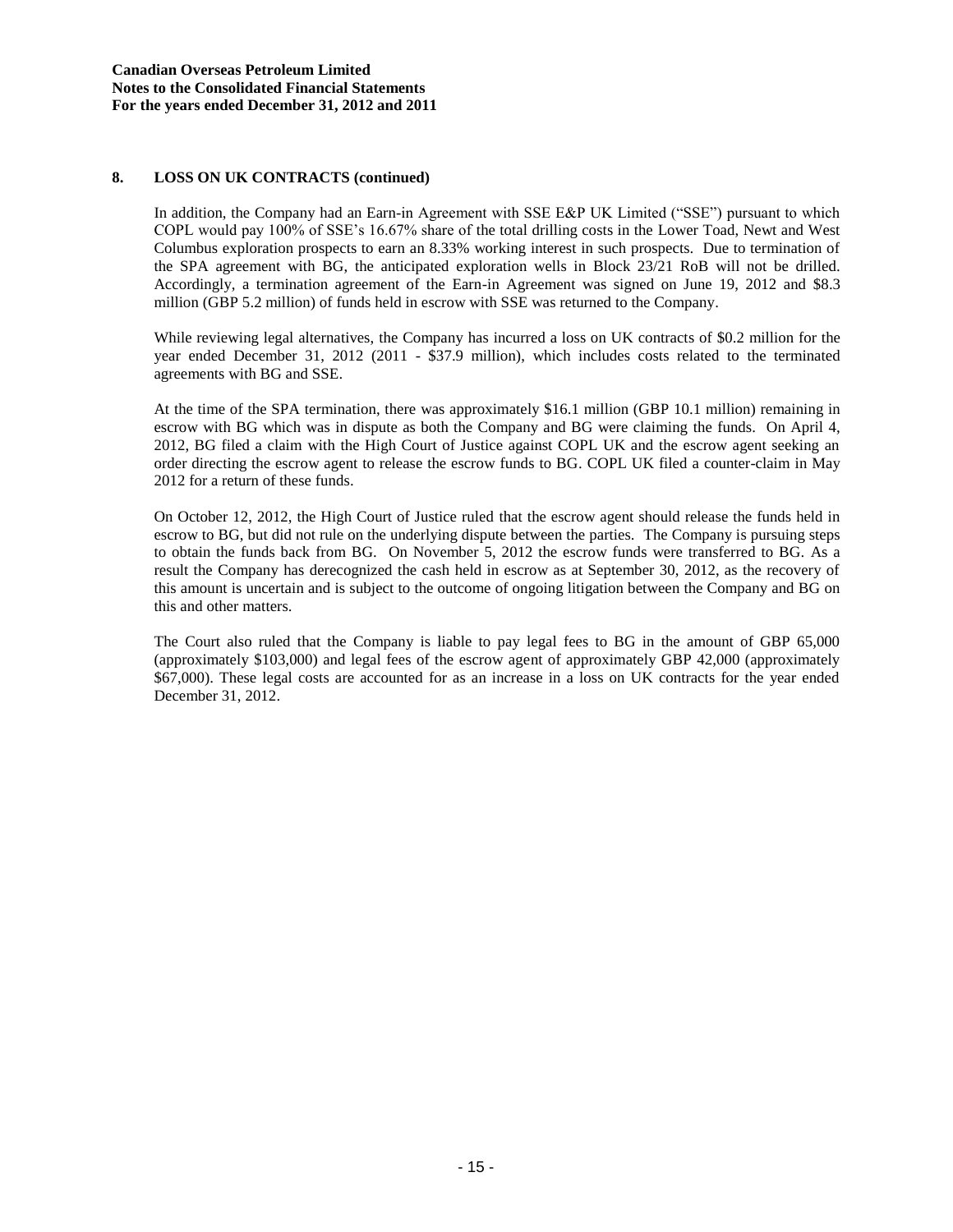### **9. SHARE CAPITAL**

#### **a) Authorized and Issued Common Shares**

#### Authorized

An unlimited number of common voting shares (the "Common Shares") without nominal or par value and an unlimited number of preferred shares, issuable in series.

#### Issued

The issued share capital is as follows:

|                                             | Number of<br><b>Common Shares</b> | Amount        |
|---------------------------------------------|-----------------------------------|---------------|
| Balance, January 1, 2011                    | 101,965,939                       | 41,833<br>S   |
| Issued pursuant to public offering – second |                                   |               |
| release condition                           | 182,000,000                       | 69,160        |
| Issued pursuant to exercise of warrants     | 51,000                            | 33            |
| Contributed capital reserve on warrants     |                                   |               |
| exercised                                   |                                   | 12            |
| Share issue costs                           |                                   | (10,270)      |
| Balance, December 31, 2011                  | 284,016,939                       | 100,768<br>S. |
| Balance, December 31, 2012                  | 284,016,939                       | 100,768<br>S  |

**Number of**

On November 23, 2010, the Company filed a prospectus to obtain financing for its operations in the UK North Sea. The offering provided for the sale of 260,000,000 subscription receipts ("Subscription Receipts") at a price of \$0.50 per Subscription Receipt. Each Subscription Receipt entitled the holder to receive one common share of COPL ("Common Share") and one half of one (0.5) common share purchase warrant of COPL ("Warrant"), upon the satisfaction of certain Release Conditions (as defined in the prospectus). Each Warrant entitles the holder to purchase one Common Share at \$0.65 within 36 months from the closing date, provided that the Warrants will expire if not exercised within 10 days of notice from COPL that the 20 day volume weighted average trading price of Common Shares is greater than \$1.25.

The closing of the Offering occurred on December 1, 2010. The gross proceeds from the sale of Subscription Receipts of \$130 million were held in escrow pending satisfaction of the First and Second Release Conditions (as defined in the prospectus). The agent was entitled to a cash commission equal to 6% of the gross proceeds of the Offering ("Agent's Fee"), with 30% payable on satisfaction of the First Release Condition and 70% on satisfaction of the Second Release Condition. The First Release Condition was met on December 10, 2010.

On February 22, 2011, the Second Release Condition was met as the Company signed earn-in agreements in respect of North Sea prospects in Block 23/21 RoB and Block 22/15 (as defined in the prospectus). Accordingly, the remaining 182,000,000 Subscription Receipts were converted into 182,000,000 Common Shares and 91,000,000 Warrants, and funds of approximately \$85.5 million were released to the Company (\$91.0 million gross proceeds, net of Agent's Fee and expenses). The fair value of the Warrants issued was estimated at \$21.8 million using a Black-Scholes option pricing model with the following assumptions: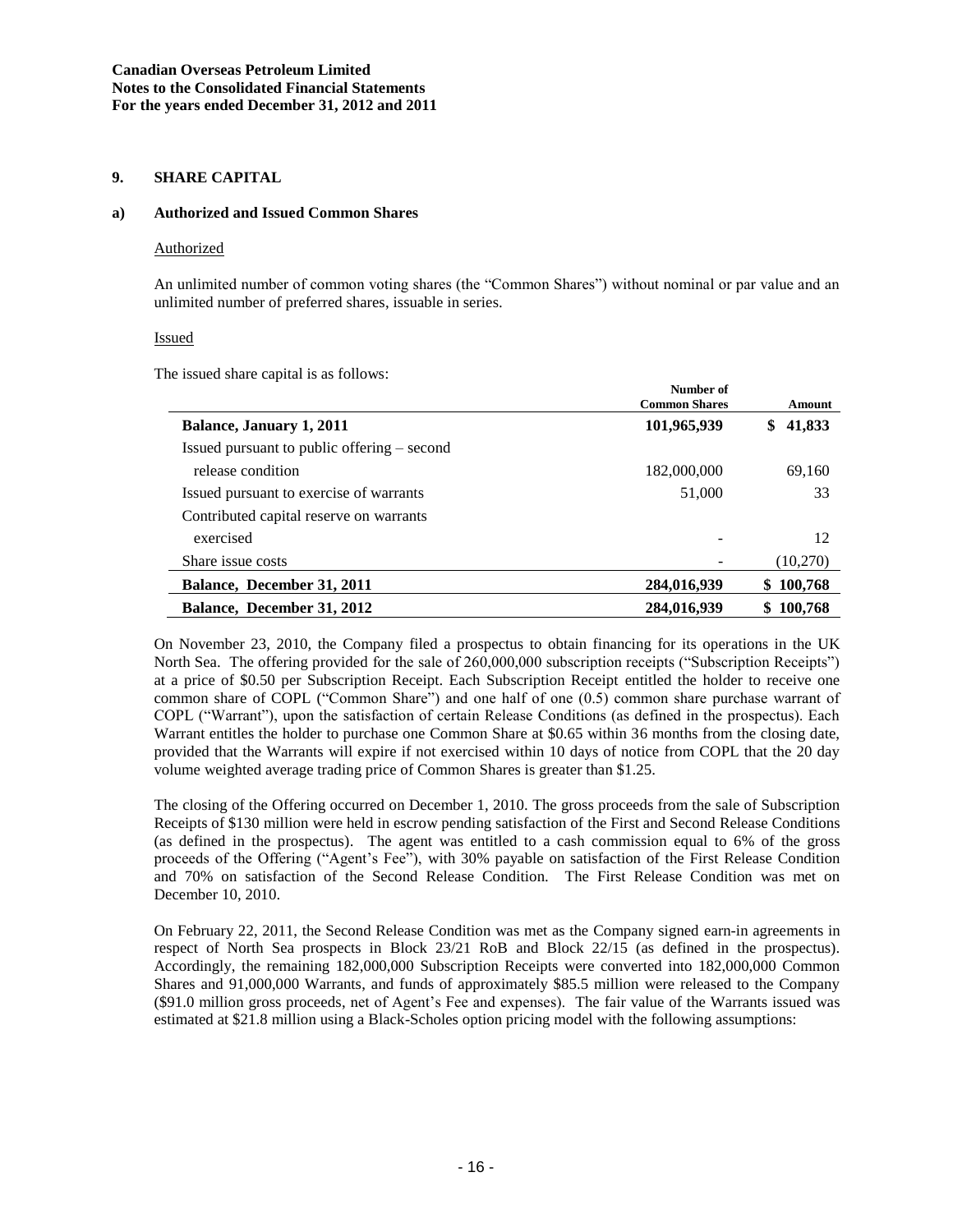### **9. SHARE CAPITAL**

#### **a) Authorized and Issued Common Shares (continued)**

|                               | 2010 |
|-------------------------------|------|
| Risk-free interest rate       | 1.5% |
| Weighted average life (years) | 1.5  |
| Expected volatility           | 80%  |
| Expected dividend yield       | 0%   |

In addition, upon satisfaction of both Release Conditions, the Company issued 15,600,000 share purchase warrants to its agent as compensation warrants in an amount equal to 6% of the aggregate number of Subscription Receipts sold pursuant to the offering. Each agent's warrant entitles the holder to purchase one Common Share of COPL for the period until December 1, 2012 at an exercise price of \$0.50. The fair value of the Warrants issued was estimated at \$4.5 million using a Black-Scholes option pricing model with the assumptions as presented above and was recognized as share issue costs. These warrants expired on December 1, 2012.

#### **b) Warrants**

A summary of status of the Company's warrants as at December 31, 2012 and 2011 is as follows:

|                            | 2012           |                 |                |             | 2011 |                 |  |
|----------------------------|----------------|-----------------|----------------|-------------|------|-----------------|--|
|                            | Number of      |                 | Wt. Avg.       | Number of   |      | Wt. Avg.        |  |
|                            | Warrants       | <b>Exercise</b> |                | Warrants    |      | <b>Exercise</b> |  |
|                            |                |                 | Price          |             |      | Price           |  |
| Balance, beginning of year | 145,549,000    | \$              | 0.63           | 42,566,646  | \$   | 0.76            |  |
| Issued                     | $\blacksquare$ |                 | ٠              | 106,600,000 |      | 0.63            |  |
| Exercised                  | $\blacksquare$ |                 | $\blacksquare$ | (51,000)    |      | 0.65            |  |
| Expired                    | (15,600,000)   |                 | 0.50           | (3,566,646) |      | 2.00            |  |
| Balance, end of year       | 129,949,000    | \$              | 0.65           | 145,549,000 | \$   | 0.63            |  |

There were no warrants issued in 2012. The summary of the Company's share purchase warrants issued during the year ended December 31, 2011 is as follows:

|                                                                      | Number of<br><b>Warrants issued</b><br>and outstanding | <b>Exercise</b><br>Price | <b>Expiry</b><br>Date                  |
|----------------------------------------------------------------------|--------------------------------------------------------|--------------------------|----------------------------------------|
| Public Offering – Second Release<br>Public Offering – Agent Warrants | 91,000,000<br>15,600,000                               | \$0.65<br>\$0.50         | December $1, 2013$<br>December 1, 2012 |
|                                                                      | 106,600,000                                            | \$0.63                   |                                        |

The summary of the Company's share purchase warrants outstanding at December 31, 2012 is as follows:

|                                                                     | Number of<br>Warrants<br>outstanding | <b>Exercise</b><br>Price | <b>Expiry</b><br>Date                  |
|---------------------------------------------------------------------|--------------------------------------|--------------------------|----------------------------------------|
| Public Offering - First Release<br>Public Offering – Second Release | 38,949,000<br>91,000,000             | \$0.65<br>\$0.65         | December $1, 2013$<br>December 1, 2013 |
|                                                                     | 129,949,000                          | \$0.65                   |                                        |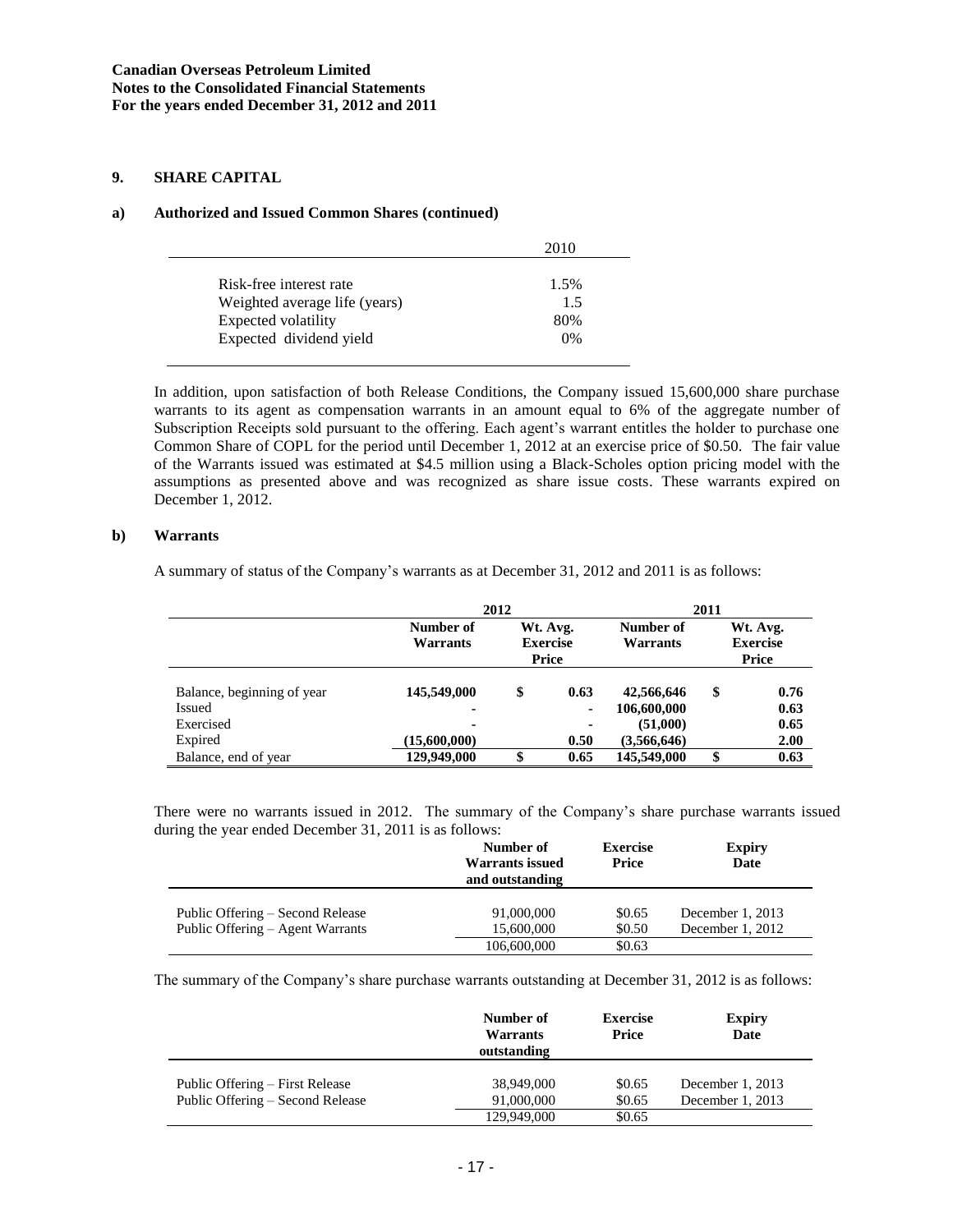### **9. SHARE CAPITAL (continued)**

#### **c) Incentive Stock Options**

The Company has a stock option plan where the number of common shares reserved under the plan shall not exceed 10% of the issued and outstanding common shares and the number reserved for any one individual may not exceed 5% of the issued and outstanding shares. Exercise prices for stock options granted are determined by the closing market price on the day before the date of grant.

During 2011, the Company granted to its directors, officers, employees and consultants the following stock options, which vest immediately and expire in five years from date of grant:

- On February 23, 2011 12,415,000 stock options to acquire common shares at an exercise price of \$0.68. The related stock-based compensation expense of \$4.7 million has been recognized in the statement of comprehensive loss.
- On July 1, 2011 300,000 stock options to acquire common shares at an exercise price of \$0.46 per share. The related stock-based compensation expense of \$0.1 million has been recognized in the statement of comprehensive loss.

The fair value of each option granted was estimated on the date of grant using a Black-Scholes option pricing model with the following assumptions:

|                               | 2011 |
|-------------------------------|------|
| Risk-free interest rate       | 1.5% |
| Weighted average life (years) | 4.0  |
| Expected volatility           | 75%  |
| Expected dividend yield       | 0%   |

During the year ended December 31, 2012, 1,500,000 stock options granted to an employee expired and during the year ended December 31, 2011, 242,500 stock options granted to consultants expired, as they no longer provide services to the Company.

No stock options were exercised during the years ended December 31, 2012 and December 31, 2011.

As at December 31, 2012, a total of 20,565,000 stock options to purchase common shares were outstanding, having a weighted average exercise price of \$0.67 per share with a remaining weighted average contractual life of 2.98 years. Changes to the Company's stock options are summarized as follows:

| Number of<br>Wt. Avg.<br><b>Exercise</b><br><b>Options</b><br>Price |                                                       | Number of<br>Wt. Avg.<br><b>Exercise</b><br><b>Options</b><br>Price |              |                         |          |
|---------------------------------------------------------------------|-------------------------------------------------------|---------------------------------------------------------------------|--------------|-------------------------|----------|
|                                                                     |                                                       |                                                                     |              |                         | 0.66     |
|                                                                     |                                                       | $\blacksquare$                                                      | 12,715,000   |                         | 0.67     |
|                                                                     |                                                       | 0.66                                                                | (242,500)    |                         | 0.80     |
|                                                                     | \$                                                    | 0.67                                                                | 22,065,000   | \$                      | 0.67     |
|                                                                     |                                                       |                                                                     |              |                         | 0.67     |
|                                                                     | 22,065,000<br>(1,500,000)<br>20,565,000<br>20,565,000 | \$<br>\$                                                            | 0.67<br>0.67 | 9,592,500<br>22,065,000 | \$<br>\$ |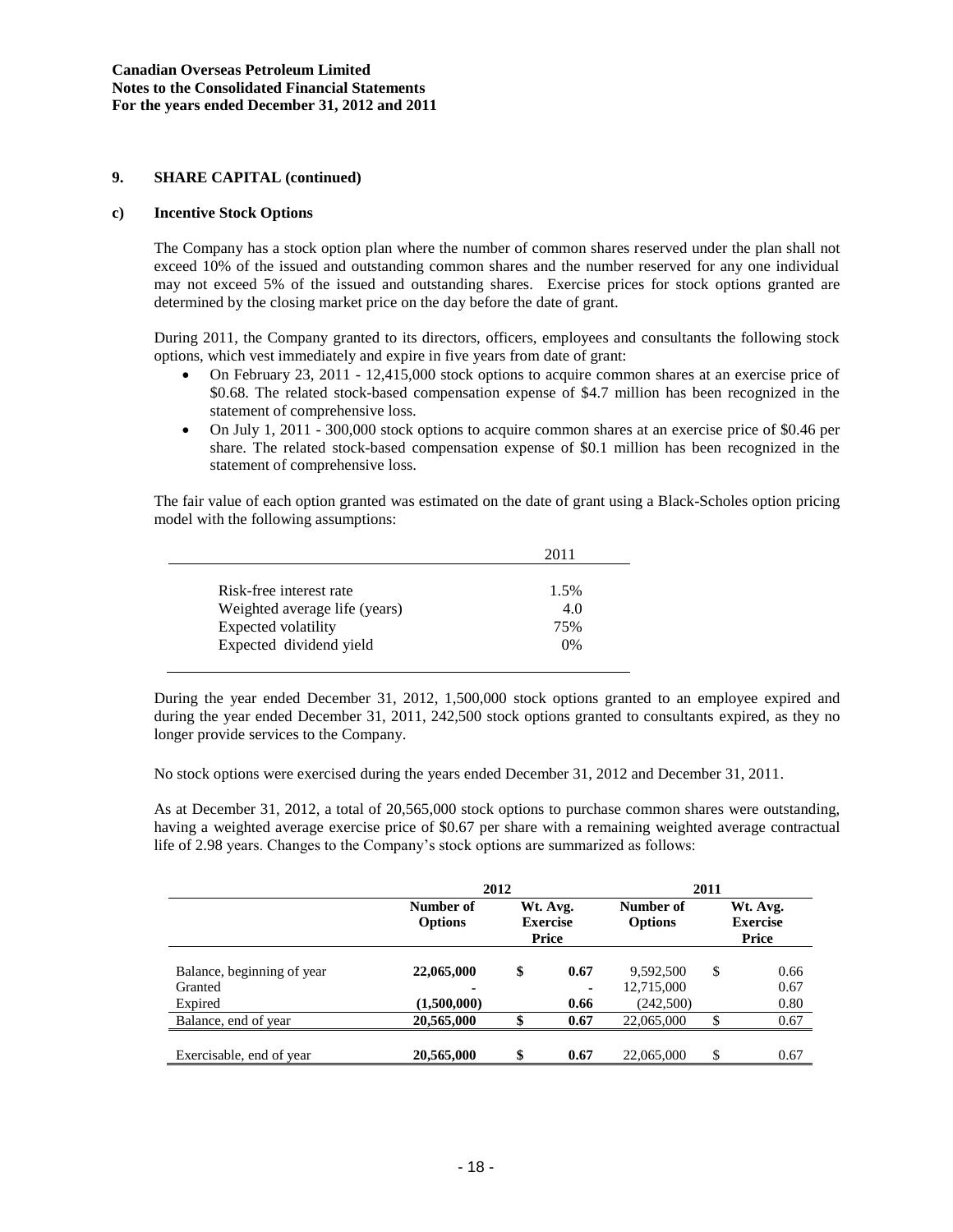## **10. CONTRIBUTED CAPITAL RESERVE AND WARRANTS**

| (\$000's)                               | <b>December 31, 2012</b> |        | December 31, 2011 |        |
|-----------------------------------------|--------------------------|--------|-------------------|--------|
| Contributed capital reserve:            |                          |        |                   |        |
| Balance, beginning of year              | \$                       | 9,113  | \$                | 4,317  |
| Stock-based compensation (note 9c)      |                          |        |                   | 4,796  |
| Balance, end of year                    | \$                       | 9,113  | \$                | 9,113  |
| Warrants:                               |                          |        |                   |        |
| Balance, beginning of year              | \$                       | 37,359 | \$                | 11,007 |
| Fair value of warrants issued (note 9a) |                          |        |                   |        |
|                                         |                          |        |                   | 26,364 |
| Warrants exercised                      |                          |        |                   | (12)   |
| Balance, end of year                    |                          | 37,359 |                   | 37,359 |

## **11. DEFERRED INCOME TAX**

The tax effects of the temporary differences on deferred income tax assets (liabilities) are as follows:

| (\$000's)                                | 2012        | 2011        |
|------------------------------------------|-------------|-------------|
| Non-capital income tax losses            | \$<br>4,752 | \$<br>3,182 |
| Pre-trading expenses - UK                | 30,874      | 25,737      |
| Capital losses                           | 632         | 632         |
| Share issue costs                        | 1,140       | 489         |
| $E \& E$ assets                          | 136         | 50          |
| Office equipment assets                  | 46          | 17          |
|                                          | 37,580      | 30,107      |
| Unrecognized tax benefits                | (37, 580)   | (30, 107)   |
| Deferred income tax assets (liabilities) | \$          | \$          |

The Company did not recognize a deferred tax asset as at December 31, 2012 or 2011, as currently, it is not expected that the assets will be recoverable in the foreseeable future.

The temporary differences associated with investments in subsidiaries, for which a deferred tax liability was not recognized amounted to \$26.3 million as at December 31, 2012 (2011 - \$28.0 million).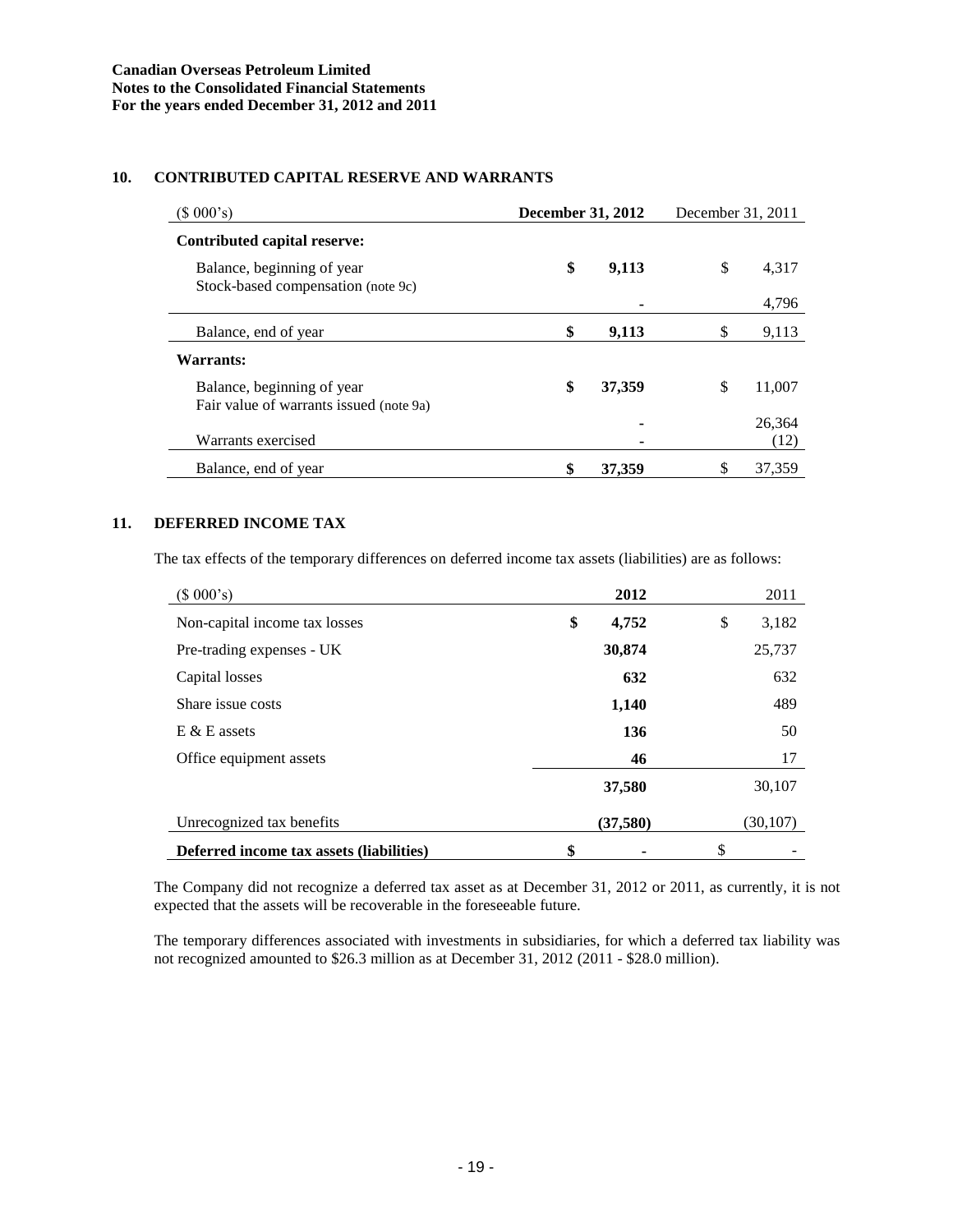### **11. DEFERRED INCOME TAX (continued)**

The provision for income taxes (recoveries) differs from the expected amounts using statutory income tax rates as follows:

| (\$000's)                                   | 2012            | 2011            |
|---------------------------------------------|-----------------|-----------------|
| Loss                                        | \$<br>(56, 638) | \$<br>(53, 428) |
| Income tax rates                            | 25.0%           | 26.5%           |
| Provision at statutory rates                | (14,160)        | (14, 158)       |
| Tax rate differential (UK and Bermuda)      | (14,985)        | (12,054)        |
| Non-deductible items:                       |                 |                 |
| Stock-based compensation                    |                 | 1,340           |
| Amortization of warrants                    |                 |                 |
| Depreciation in excess of capital allowance | 26              | 13              |
| Other                                       | 210             | 44              |
| Share issue costs                           | (434)           | (173)           |
| Effect of tax rates changes (Canada and UK) | (1,292)         | (1,163)         |
| Change in previously estimated tax pools    | 24,160          | (230)           |
| Change in unrecognized tax benefits         | 7,473           | 26,267          |
| Effect of foreign exchange                  | (998)           | 114             |
| Deferred income tax provision (recovery)    | \$              | \$              |

As at December 31, 2012, the Company had approximately \$19.0 million (2011 - \$12.7 million) of non-capital losses, which can be applied against taxable income earned in Canada with the following expiry dates:

- \$4,000 on December 31, 2014
- \$238,000 on December 31, 2026
- **•** \$253,000 on December 31, 2027
- \$130,000 on December 31, 2028
- **•** \$3,158,000 on December 31, 2029
- **•** \$5,710,000 on December 31, 2030
- \$4,643,000 on December 31, 2031; and
- \$4,873,000 on December 31, 2032.

As at December 31, 2012, the Company also had capital losses of approximately \$5.1 million (2011 - \$5.1 million), which will carry forward indefinitely to reduce capital gains taxed in Canada.

In addition, the Company had cumulative pre-trading expenses in the UK as at December 31, 2012 of approximately \$49.8 million or GBP 30.8 million (2011 - \$41.5 million or GBP 26.3 million). These amounts will become non-capital losses within the next seven years if the Company obtains trading status in the UK, and these losses can be carried forward indefinitely against future income earned in the UK. If the Company does not obtain trading status the amounts will expire after seven years.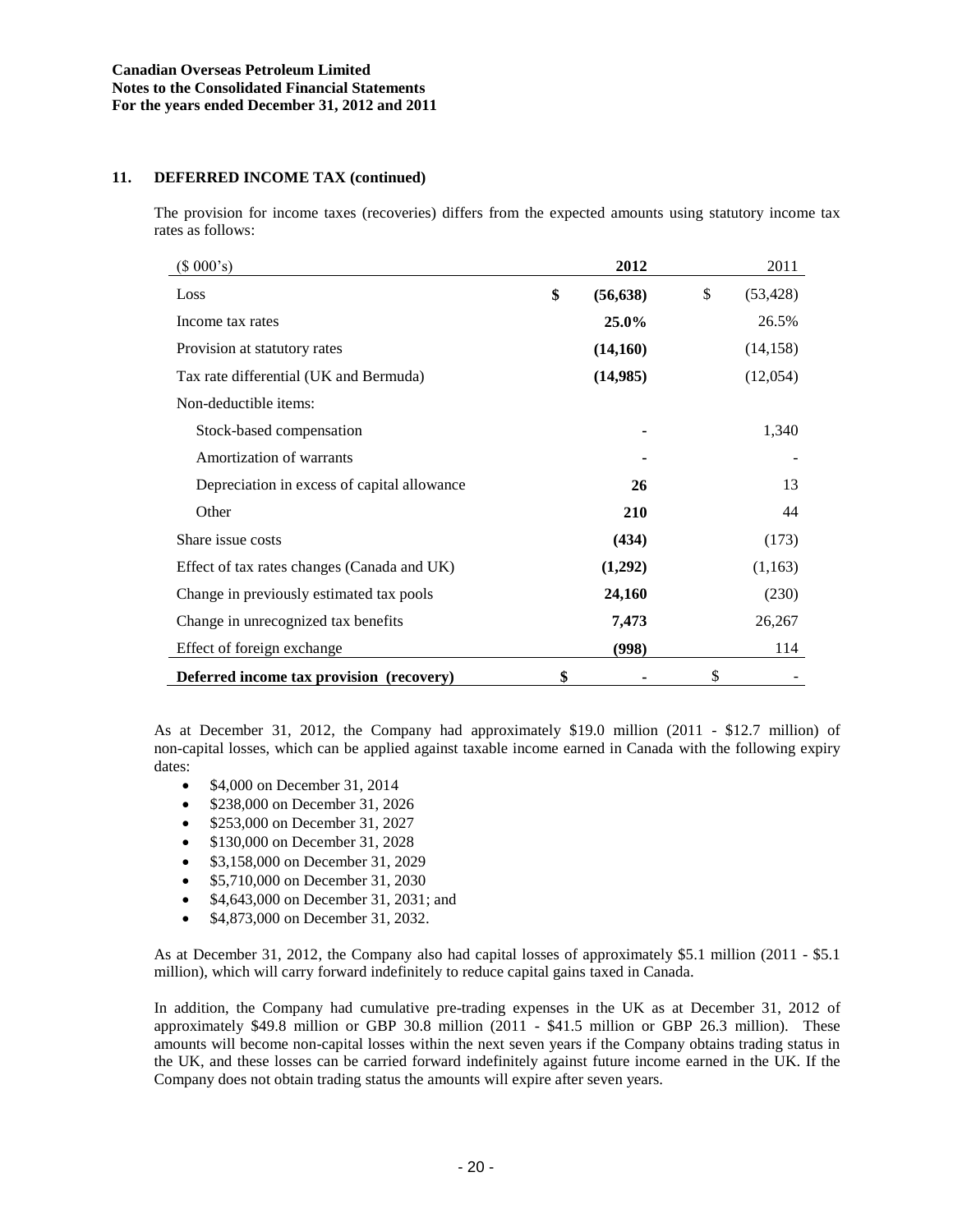## **12. COMMITMENTS AND CONTRACTUAL OBLIGATIONS**

As at December 31, 2012, the Company has the following commitments other than the obligations under UK contracts in dispute (as discussed in note 8):

| (\$000's)                  | <b>Total</b> | Less than<br><b>One Year</b> | <b>One to Three</b><br><b>Years</b> | <b>Four to Five</b><br><b>Years</b> | <b>After Five</b><br><b>Years</b> |
|----------------------------|--------------|------------------------------|-------------------------------------|-------------------------------------|-----------------------------------|
| NZ exploration commitments | 1.700        | <b>200</b>                   | 1,500                               | $\overline{\phantom{a}}$            |                                   |
| Office lease               | 3,725        | 554                          | 1.077                               | 1.069                               | 1,025                             |
|                            | 5.425        | 754                          | 2.577                               | 1.069                               | 1,025                             |

NZ exploration commitments of \$1.7 million as at December 31, 2012 relate to a minimum work programme to be carried out under a 50% exploration license in New Zealand. In addition, the Company acts as a guarantor of its partner's commitments (the remaining 50%) in this New Zealand license.

The Company is committed under an operating lease agreement for the rental of office space in Calgary, Canada and Aberdeen, UK. The approximate total lease payments are \$3.7 million and are payable over the next seven years.

## *Liberia transactions*

On May 18, 2011 the Company (via its Bermuda subsidiary, COPL B) signed a Sale and Purchase Agreement ("PSPA") with Peppercoast to acquire a 100% interest in Block LB-13 offshore Liberia

On November 16, 2011, the Company signed an Asset Purchase Agreement with ExxonMobil Exploration and Production Liberia Limited ("ExxonMobil"), a wholly owned subsidiary of the ExxonMobil Corporation, to sell a 70% interest in the Production Sharing Contract ("PSC") governing Block LB-13 immediately following COPL B's acquisition of a 100% interest from Peppercoast.

In April 2012, the National Oil Company of Liberia ("NOCAL') accepted the proposed joint venture between ExxonMobil and COPL B as satisfying in principle the technical and financial competence requirements of the transfer provisions for the PSC governing Block LB-13 subject to agreeing on proposed amendments to the PSC. The negotiations between NOCAL, Exxon, Peppercoast and the Company continued during the rest of 2012.

On March 8, 2013, a Restated and Amended PSC for Block LB-13 offshore Liberia was agreed and the President of Liberia has approved and signed the appropriate paperwork related to the PSC so that it can be sent to the Liberian Legislature for a ratification vote. The terms of the PSC will take effect once ratification has occurred and the PSC is enacted into law. Completion of the transactions contemplated is expected to occur shortly after ratification and remain subject to a number of conditions, including ratification.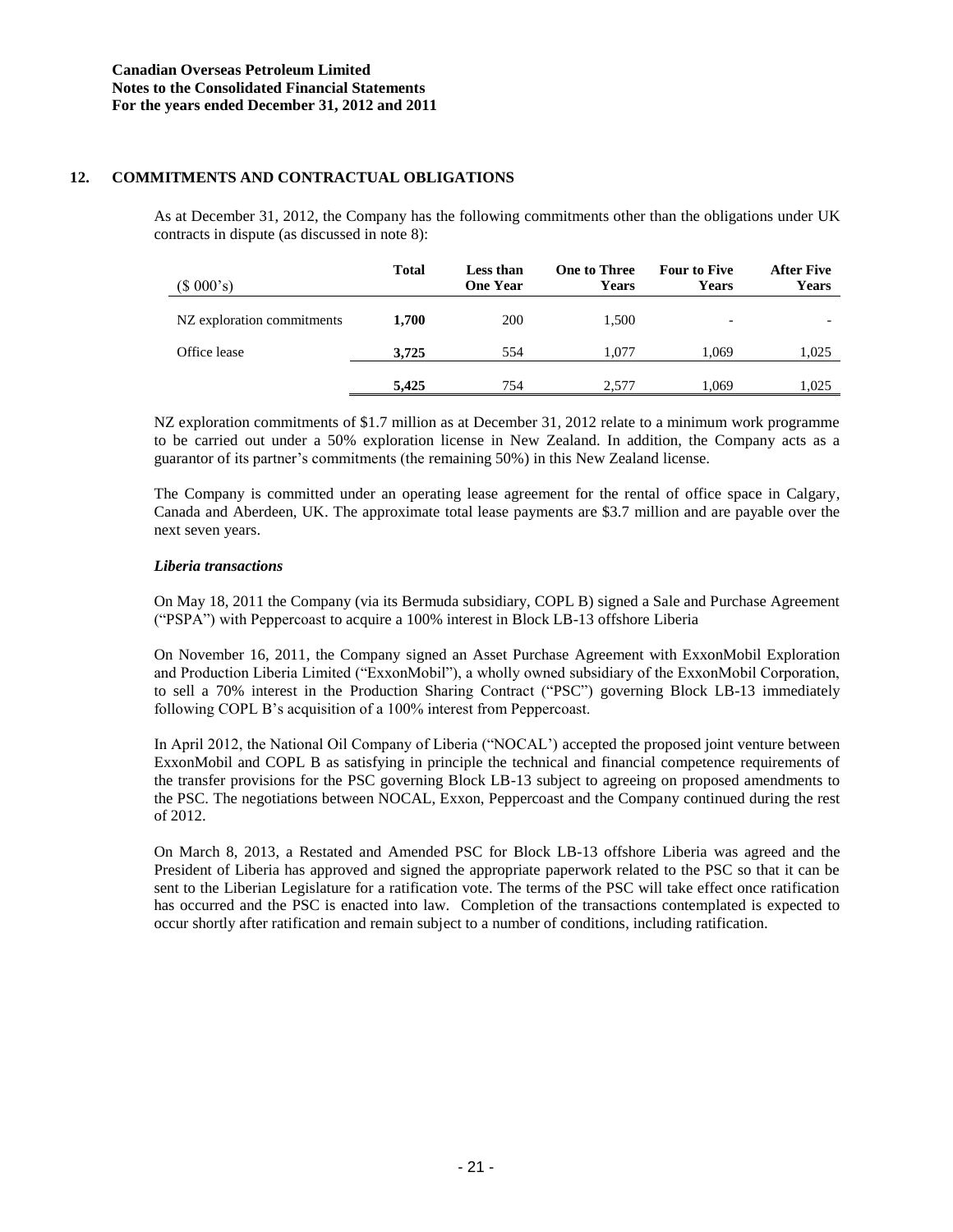### **12. COMMITMENTS AND CONTRACTUAL OBLIGATIONS (continued)**

#### *Liberia transactions (continued)*

Certain terms of the previously signed purchase agreements between COPL, COPL B and Peppercoast, and between COPL B and ExxonMobil have been amended. COPL B and ExxonMobil have amended the Asset Purchase Agreement such that COPL B will now have a 20% working interest in Block LB-13 and ExxonMobil as operator will have an 80% working interest. ExxonMobil will continue to pay COPL B's working interest portion of drilling expenses for the first \$120 million of gross drilling costs committed under the PSC, and COPL B's share of joint venture costs. In addition, the payment terms as between COPL B and Peppercoast have also changed from the initial PSPA agreement. The new arrangements call for the completion of the acquisition of the original PSC by COPL B to be funded by NOCAL such that NOCAL shall pay the obligations of COPL B to Peppercoast. Following that transfer, ExxonMobil will pay to NOCAL (1) all funds owed to COPL B under the Asset Purchase Agreement, and (2) on behalf of COPL B and ExxonMobil, all amounts owed by COPL B and ExxonMobil to the Government of Liberia on account of the issuance of the PSC. Upon that payment, the PSC shall be owned 20% by COPL B and 80% by ExxonMobil.

As a result of these changes, COPL will no longer issue any shares to Peppercoast to complete the transaction. Further, other than legal costs, usual closing costs and on-going fees under the PSC, COPL and COPL B will have no net cash outlay or cost in connection with the closings other than forgiveness of accounts receivable related to the \$15 million 3D seismic license fee owing by Peppercoast to COPL, which is disclosed as a deposit on seismic on the balance sheet, and other inter-company amounts, as well as \$7 million of fees payable to the Government of Liberia.

Currently, the Company does not have material cash inflows and/or adequate financing to develop profitable operations. The Company is pursuing exploration projects and contracts that, if successful, will require substantial additional financing before they are able to generate positive cash flows. Accordingly, the Company's continued successful operations are dependent on its ability to obtain additional financing. No assurance can be provided that the Company will raise the required levels of financing.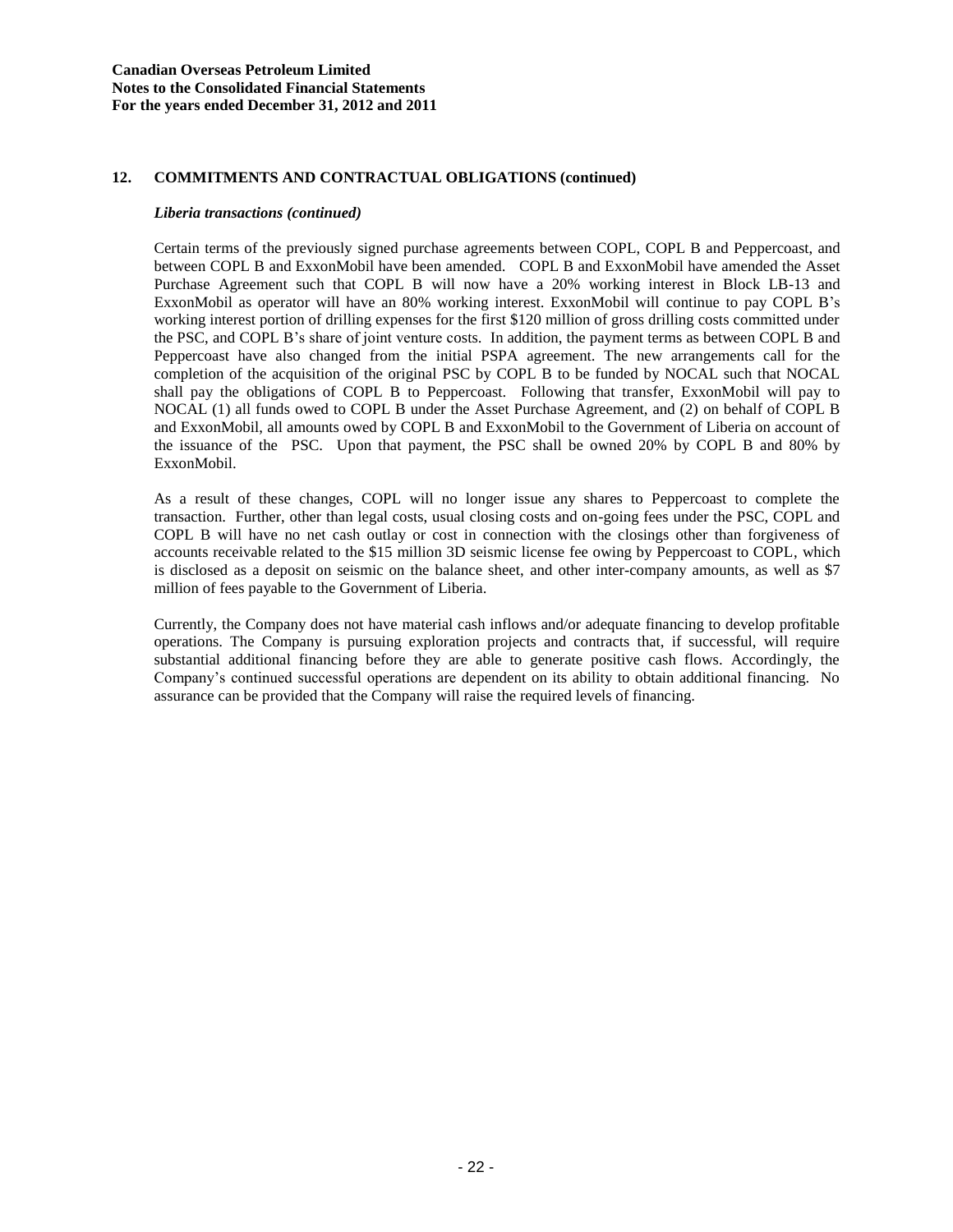### **13. RELATED PARTY TRANSACTIONS**

### **a) Transactions with Directors and Officers**

Transactions with the Company's directors and officers in the form of consulting services occurred in the normal course of business and have been recorded at exchange amounts based on commercial rates and terms agreed to in the related consulting contracts. The expense, receivables and payables related to consulting services provided by directors and officers during the year ended December 31 are as follows:

| (\$000's)                | 2012    |   |
|--------------------------|---------|---|
| tees<br>$\sim$ onsulting | ۱D<br>. | . |

As at December 31, 2012, accounts due from related parties amounted to \$26,000 (December 31, 2011 - \$19,000), which represented travel advances, with \$nil payable to related parties (December 31, 2011 - \$nil) for outstanding travel expenses.

### **b) Remuneration of Directors and Other Key Management Personnel**

The key management personnel of the Company are comprised of executives of the Company and members of Canadian Overseas Petroleum Limited's Board of Directors. The remuneration of directors and key management personnel during the years ended December 31 are as follows:

| (S 000's)                | 2012        | 201         |
|--------------------------|-------------|-------------|
| Short-term benefits      | 1.812<br>ъ  | 1,673<br>S. |
| Stock-based compensation |             | 2,860       |
|                          | 1.812<br>٠П | 4,533       |

Short-term benefits include annual salaries, directors' fees and health and other taxable benefits. The 2011 and 2012 balances include the consulting fees (note 13 (a)).

Stock-based compensation relates to stock options granted during the year and represent the fair value of options granted using a Black-Scholes option pricing model as at the date of grant.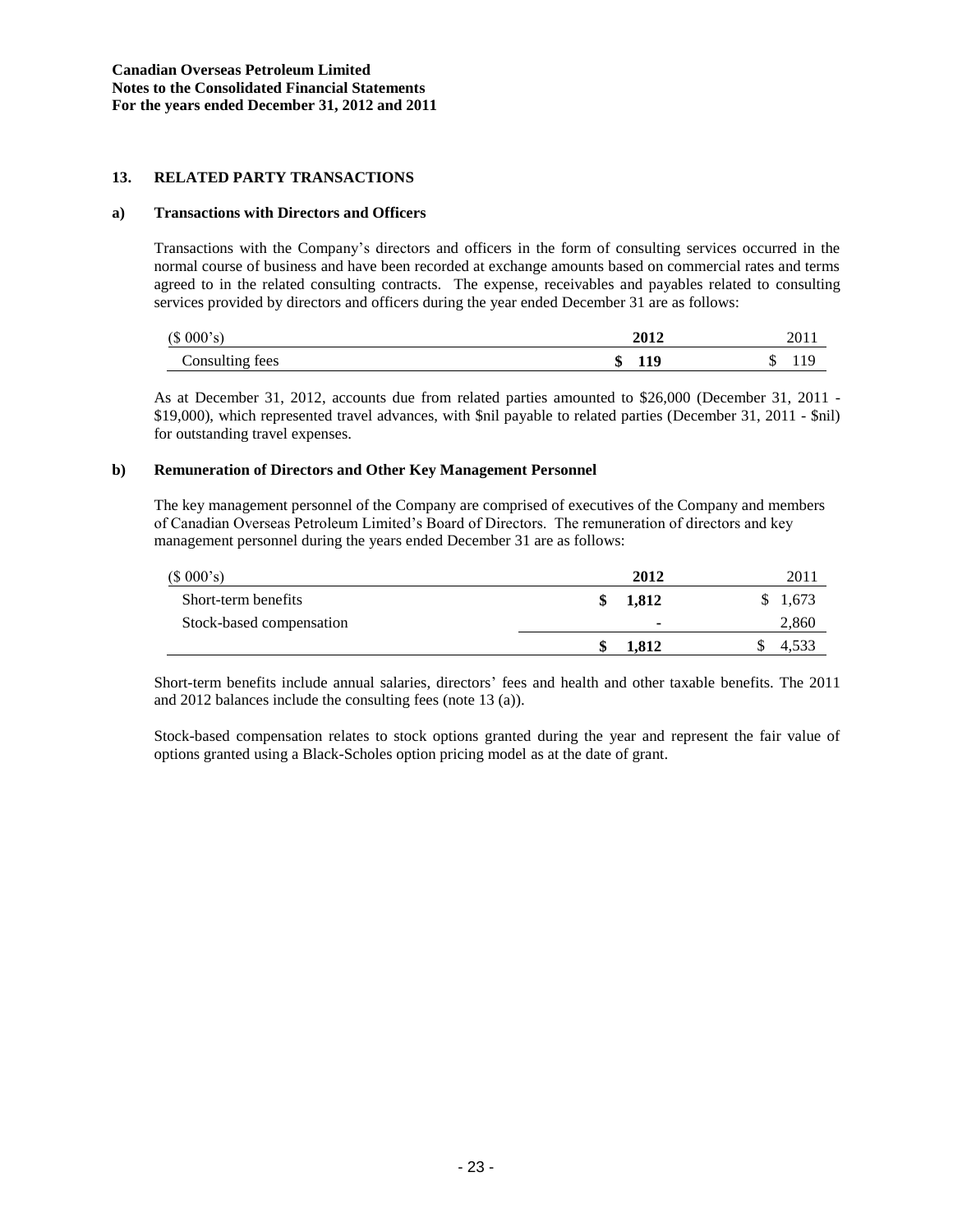### **14. FINANCIAL INSTRUMENTS**

The Company has classified its cash and cash equivalents and other deposits as financial assets at FVTPL and has measured them at fair value. Accounts receivable are classified as loans and receivables; accounts payable and accrued liabilities are classified as other liabilities; these items are measured at amortized cost.

#### **a) Fair values**

As at December 31, 2012 and 2011, the fair values of all financial instruments not carried at fair value approximated their carrying values due to their short-term maturity.

### **(b) Foreign exchange risk**

With the Company's current exploration activities carried out in the UK, significant amounts are transacted in or referenced to currencies other than the Canadian dollar, including the British Pound and U.S. dollar. As a result, fluctuations in the exchange rates between the Canadian dollar, British Pound and U.S. dollar can have a significant effect on the Company's financial position and its reported results. To mitigate a portion of its exposure and to the extent it is feasible, the Company keeps its funds in currencies applicable to its known short-term commitments.

Cash and cash equivalents includes amounts denominated in foreign currencies:

|                       | <b>December 31, 2012</b> | <b>December 31, 2011</b> |
|-----------------------|--------------------------|--------------------------|
| <b>British Pounds</b> | 587                      | 41.698                   |
| U.S. Dollars          | 317                      | 682                      |

#### **(c) Credit risk**

The Company's accounts receivable are mainly due from the government (Goods and Services Tax in Canada and Value Added Tax in UK) and from its employees in respect of travel advances. The Company believes there is no unusual exposure associated with these receivables. No amounts are considered to be past due and no allowance for doubtful accounts has been recorded in the accounts. As at December 31, 2012, the Company holds \$4.4 million of cash and cash equivalents with Canadian and UK chartered banks. Management has assessed the associated credit risk as relatively low.

Should the PSPA transaction discussed in note 12 fail to close, the long-term deposit for seismic data (note 5) will become a receivable from Peppercoast and subject to credit risk at that time.

### **(d) Interest rate risk**

The Company's policy is to keep its cash, whenever possible, in interest bearing accounts with its banking institutions. The Company periodically monitors the interest rates offered and is satisfied with the credit ratings of its banks.